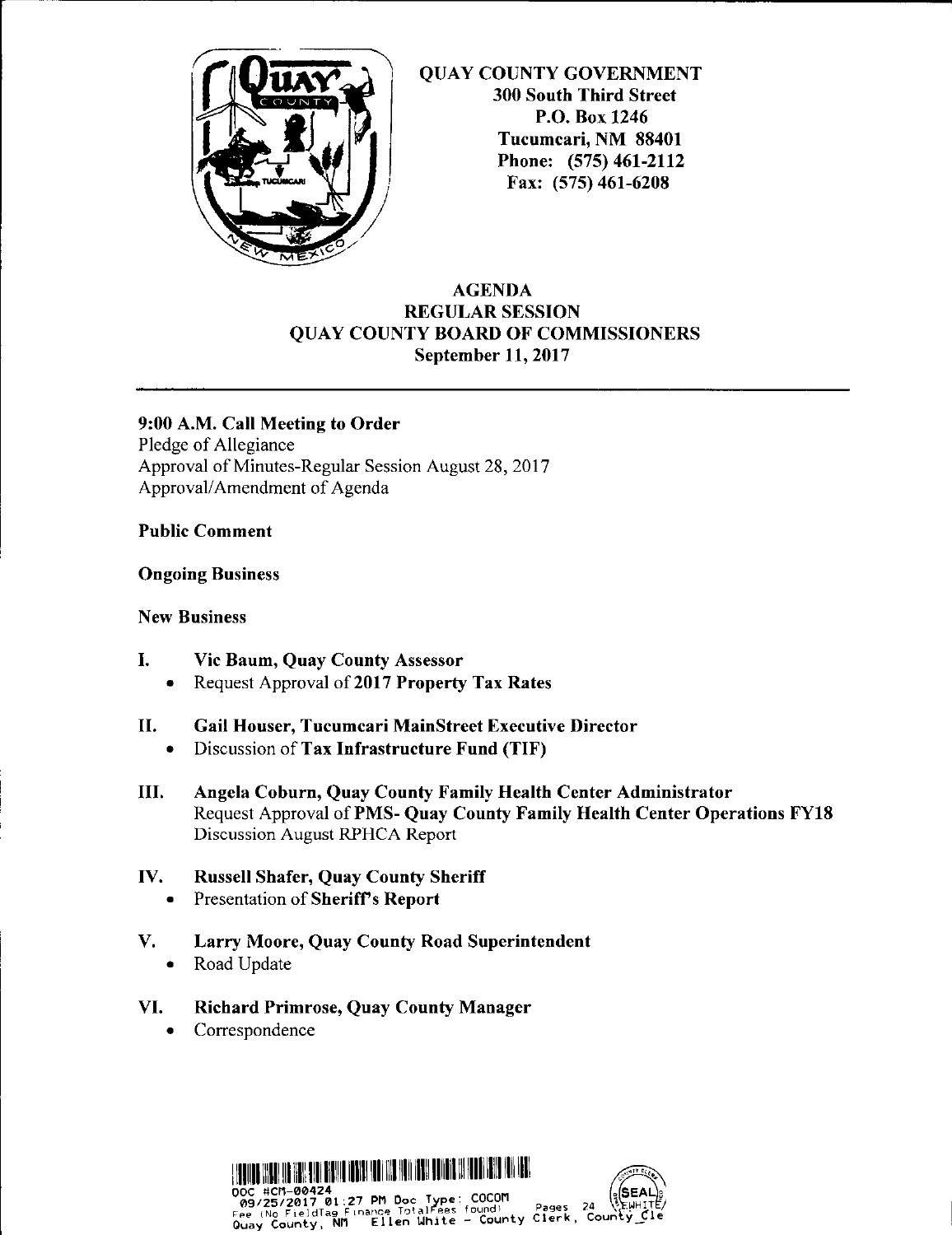#### Page 2

#### **VII. Request Approval of Accounts Payable**

**VIII. Other Quay County Business That May Arise During the Commission Meeting and/or Comments from the Commissioners** 

#### **IX. Request for Closed Executive Session**

• Pursuant to Section 10-15-1(H) 7. The New Mexico Open Meetings Act Pertaining to Threatened or Pending Litigation

#### **Adjourn**

*Lunch-Time and Location to be Announced*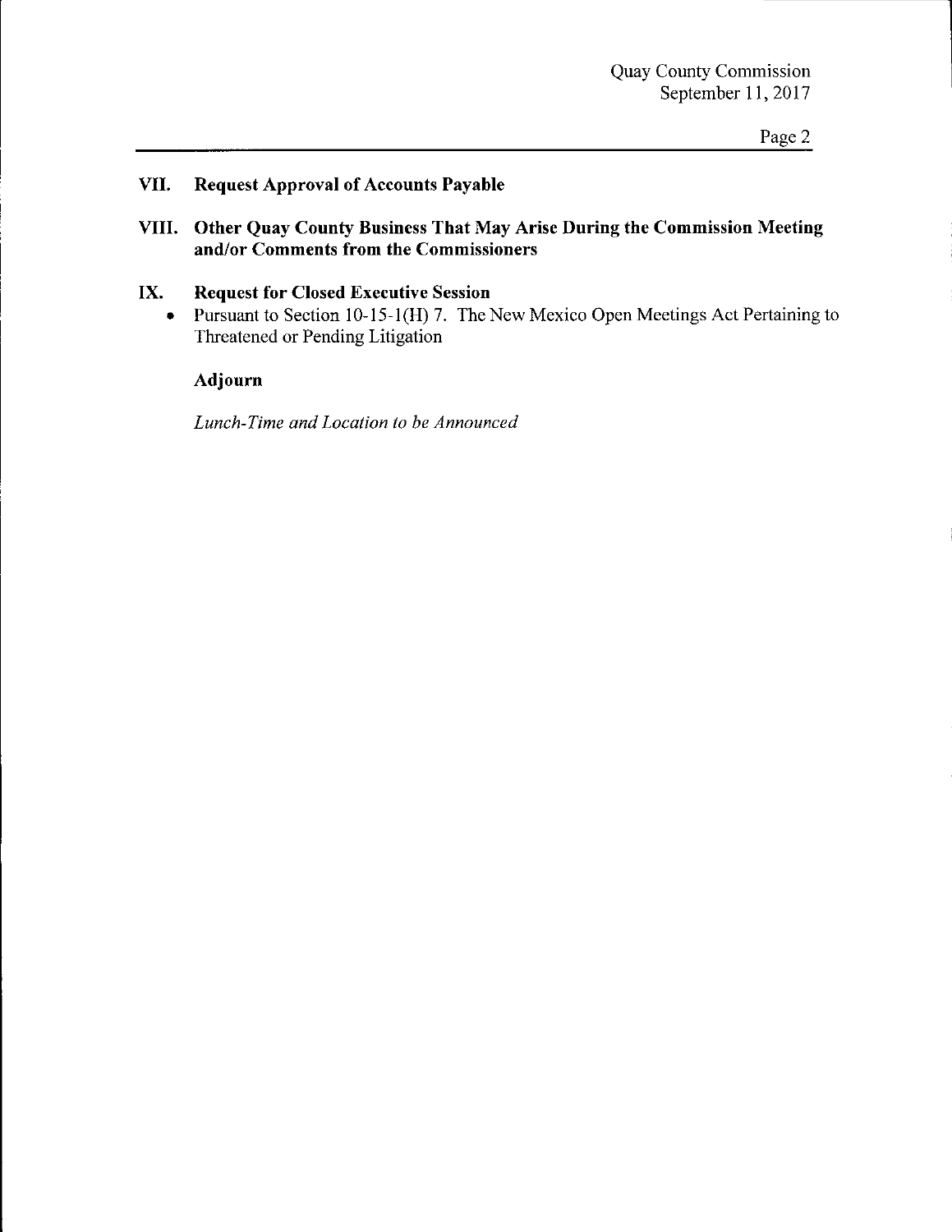#### **REGULAR SESSION-BOARD OF QUAY COUNTY COMMISSIONERS**

#### **September 11, 2017**

#### **9:00 A.M.**

BE IT REMEMBERED THE HONORABLE BOARD OF QUAY COUNTY COMMISSIONERS met in regular session the  $11<sup>th</sup>$  day of September, 2017 at 9:00 a.m. in the Quay County Commission Chambers, Tucumcari, New Mexico, for the purpose of taking care of any business that may come before them.

PRESENT & PRESIDING:

Franklin McCasland, Chairman Mike Cherry, Member Sue Dowell, Member Ellen L. White, County Clerk Richard Primrose, County Manager

OTHERS PRESENT:

Daniel Zamora, Quay County Rural Addressing Gail Houser, Tucumcari MainStreet Director Cheryl Simpson, Quay County Manager's Office Larry Moore, Quay County Road Superintendent Janie Hoffman, Quay County Chief Deputy Assessor Vic Baum, Quay County Assessor Russell Shafer, Quay County Sheriff Thomas Garcia, Quay County Sun

Chairman Franklin Mccasland called the meeting to order. Daniel Zamora led the Pledge of Allegiance.

A MOTION was made by Sue Dowell, SECONDED by Mike Cherry to approve the minutes from the August 28, 2017 regular session as printed. MOTION carried with Cherry voting "aye", McCasland voting "aye", and Dowell voting "aye".

A MOTION was made by Sue Dowell, SECONDED by Mike Cherry to approve the Agenda as presented. MOTION carried with Cherry voting "aye", Dowell voting "aye" and McCasland voting "aye".

#### PUBLIC COMMENTS:

Vic Baum thanked everyone who worked on the County picnic to make it a success.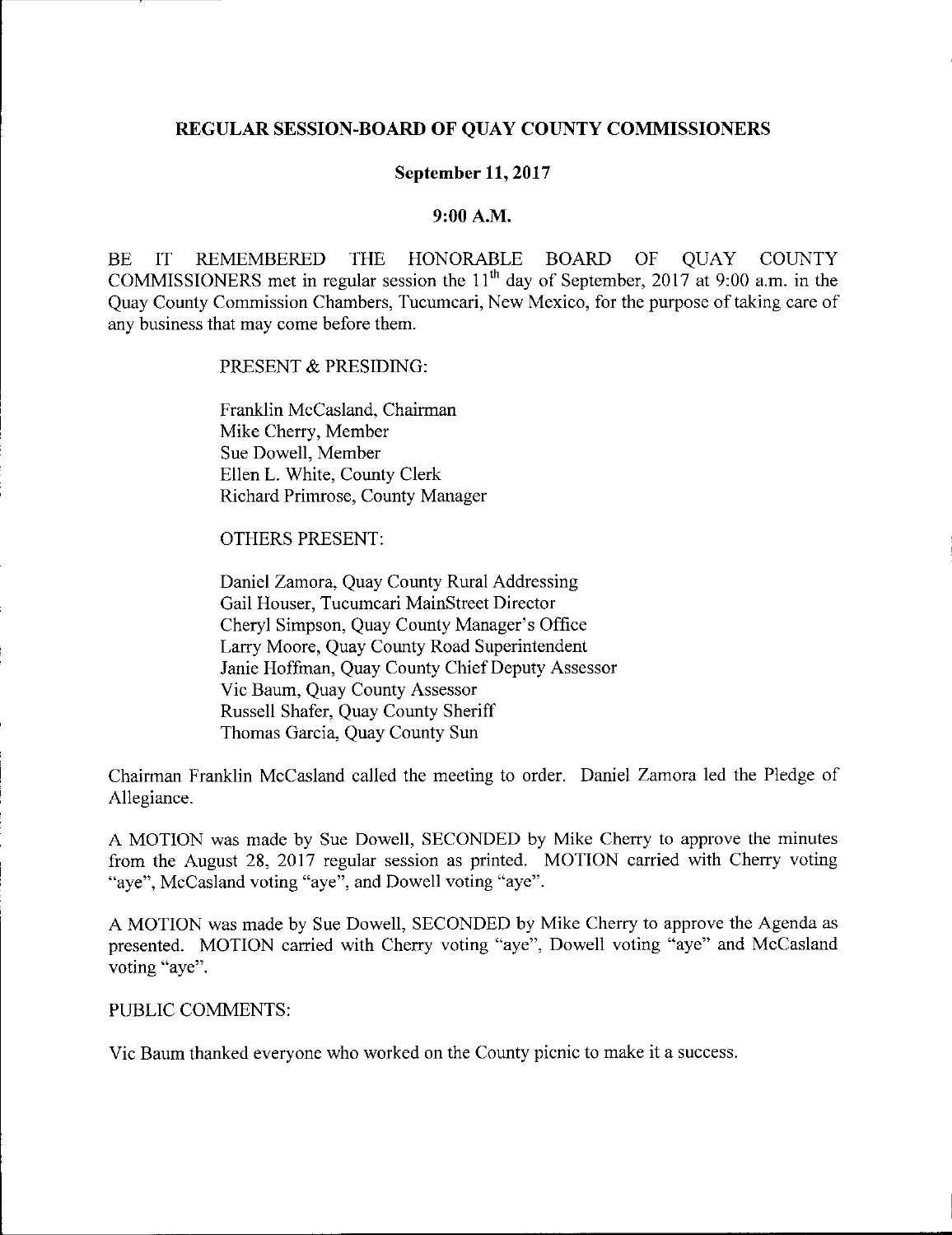Chairman McCasland stated today marks the  $16<sup>th</sup>$  anniversary of the  $9/11$  attacks. McCasland requested a moment of silence in remembrance of those who lost their lives as victims of the  $9/11$  tragedy, the Houston and Florida flooding, and in honor of those serving in the military and as first responders.

ONGOING BUSINESS: NONE

#### NEW BUSINESS:

Vic Baum, Quay County Assessor and Janie Hoffman, Chief Deputy presented the 2017 property tax year rates as established by the NM Department of Finance. A MOTION was made by Mike Cherry, SECONDED by Sue Dowell to approve the rates. MOTION carried with Cherry voting "aye", Dowell voting "aye" and McCasland voting "aye".

Angela Coburn, Quay County Family Health Center Administrator joined the meeting. Time noted 9:15 a.m.

Gail Houser, Tucumcari MainStreet Director entertained a discussion regarding the possibility of a Tax Infrastructure Fund for redevelopment financing of the MainStreet area. The TIF would apply to the 8 block area involved in the MainStreet program. Funds derived from the tax would be used for infrastructure only. Houser explained he doesn't have all the details completely worked out, but wanted to open dialog so questions and concerns can begin to get resolution.

Patsy Gresham, Quay County Treasurer joined the meeting. Time noted 9:25 a.m.

Richard Primrose said his concern was the portion requested of the County and City is not equitable. The County should not be adding to the fund in excess of what the City allocates. Secondly, Primrose said the City should not be the sole player in decision making of where the funds are distributed once they are available for use.

Chairman Mccasland suggested that Houser ask other entities how the division of funds is handled between the City and County. Houser said he will be finding that information out and reporting back in a couple of months.

Commissioner Cherry asked what other Counties had imposed a TIF for this type of funding. Houser said he would reach out to other entities to see if any had.

Commissioner Dowell asked if the businesses located in the area to benefit from the TIF have bought into the idea and will be trying to improve their buildings, along with the infrastructure improvements. Houser believes the building owners will make steps for improving their properties.

Angela Coburn, Quay County Family Health Center Administrator, requested approval of the Professional Services Contract between the County and Presbyterian Medical Services for RPHCA funding. Coburn explained the Contract had not been renewed in several years and will be presented now on a yearly basis. A MOTION was made by Sue Dowell, SECONDED by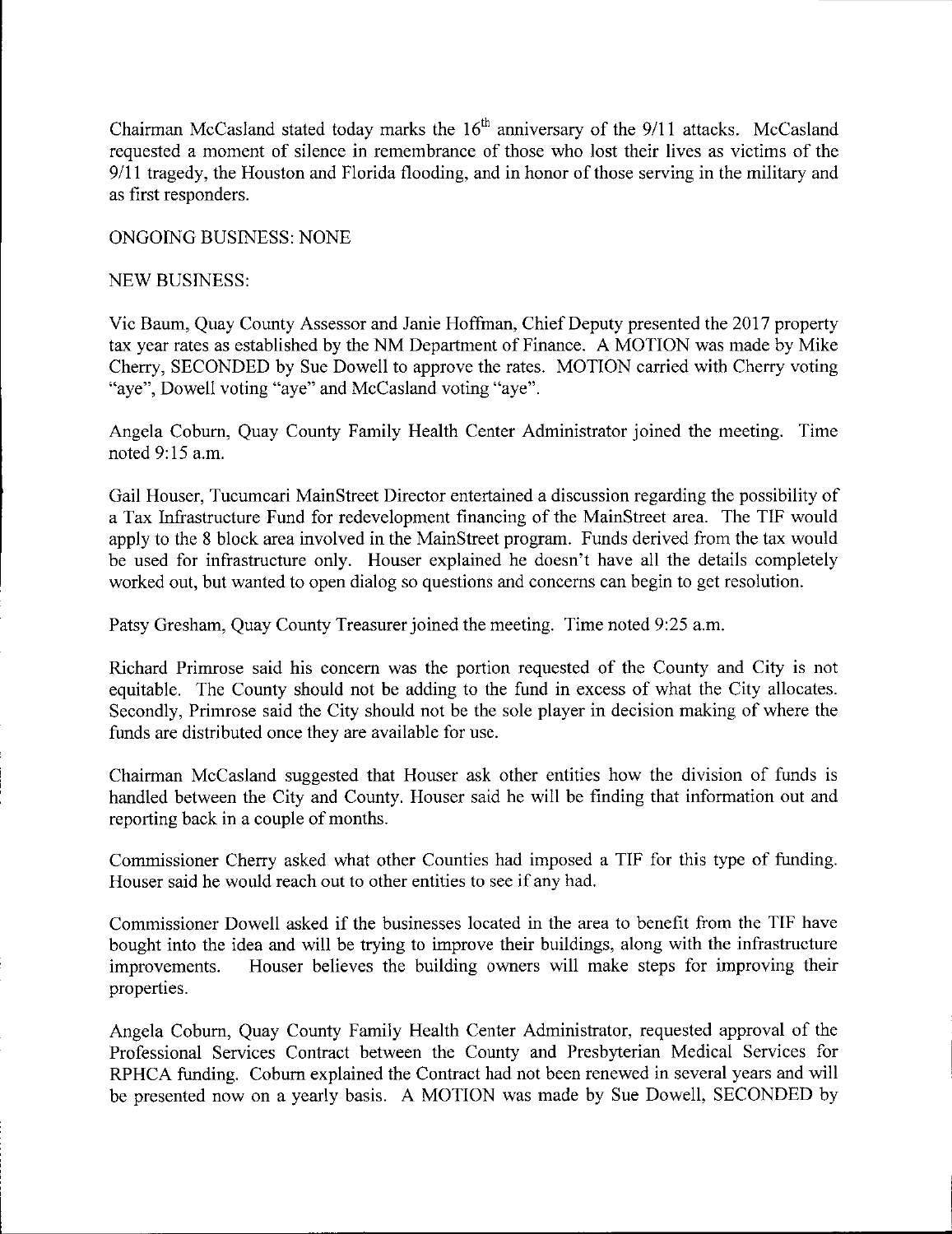Mike Cherry to approve the Contract. MOTION carried with Dowell voting "aye", Cherry voting "aye" and McCasland "abstained". A copy of the Contract is attached and made a part of these minutes.

Coburn presented the monthly RPHCA report for the month of August. Coburn stated the facility is fully staffed with the exception of a Director. Coburn added that a person has been offered that position and they are waiting for PMS Administration's approval of the new hire.

Russell Shafer, Quay County Sheriff presented the August monthly activity report of this office. Shafer reported that Deputy Ben Gates will be retiring on September 29. A luncheon at the courthouse is being planned in his honor on that day.

Larry Moore, Quay County Road Superintendent, gave the following road report:

- I. Three miles have been completed on Quay Road BH in the House area. The project was placed on hold prior to the Labor Day Holiday and crews were instructed to catch up on erosion problems, tree trimming and potholes throughout the County.
- 2. Roads with damage from recent rains have been maintained.
- 3. The Environmental Study for Route 66 is still pending.
- 4. Blade reports were distributed.
- 5. Problems continue to unfold on Quay Road AI and are being handled as they occur. The road is on the 2017-2018 CAP projects.

Primrose distributed the following correspondence:

- I. Letter from Department of Finance approving the final budget for Quay County.
- 2. Letter from National Resources Conservation Services regarding the Local Working Group meeting scheduled for September 14, 2017 at 10:00 a.m. in the Union County Extension Office.
- 3. Thanked all who worked to make the County picnic a success.

ACCOUNTS PAY ABLE: A MOTION was made by Mike Cherry SECONDED by Sue Dowell to approve the expenditures included in the Accounts Payable Report ending September 7, 2017. MOTION carried with Dowell voting "aye", Cherry voting "aye" and McCasland voting "aye".

Other County Business/Comments from Commissioners:

Commissioner Dowell presented a letter from former resident Greg Greenlee. Greenlee is a security expert at many levels of the Federal Government. Greenlee mentioned the recent shooting in Clovis made him realize how vulnerable Quay County might be to the same situation and he offered a letter of talking points and strategies for review.

A MOTION was made by Mike Cherry SECONDED by Sue Dowell to go into Executive Session pursuant to the Open Meetings Act pursuant to Section  $10-15-1$  (H)7 to discuss Threatened or Pending Litigation MOTION carried with Cherry voting "aye", Mccasland voting "aye" and Dowell voting "aye".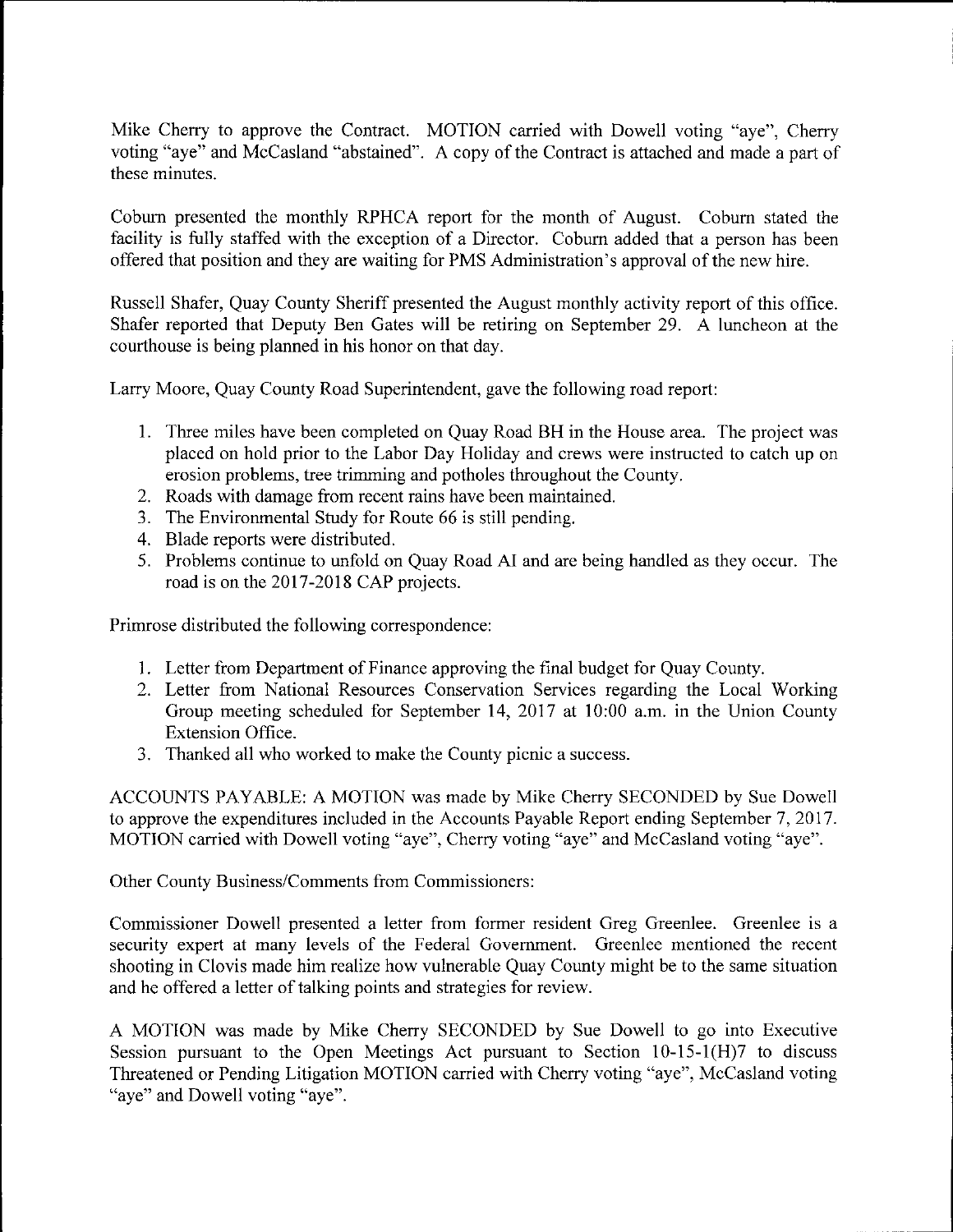Time noted 9:50 a.m.

----------EXECUTIVE SESSION----------

Return to regular session. Time noted 10:45 a.m.

A MOTION was made by Sue Dowell, SECONDED by Mike Cherry that only the items listed above were discussed during Executive Session and no action was taken. MOTION carried with Cherry voting "aye", Dowell voting "aye" and McCasland voting "aye".

There being no further business, a MOTION was made by Mike Cherry, SECONDED by Sue Dowell to adjourn. MOTION carried with Cherry voting "aye", McCasland voting "aye" and Dowell voting "aye". Time noted 10:50 a.m.

Respectfully submitted by Ellen White, County Clerk.

BOARD OF QUAY COUNTY COMMISSIONERS

Franklin McCasland

Dowe

Sue Dowell

ATTEST: Mike Cherry

Ellen L. White, County Clerk

,.

 $\mathcal{D}_{\mathcal{A}}$ 

 $\overline{\ell}$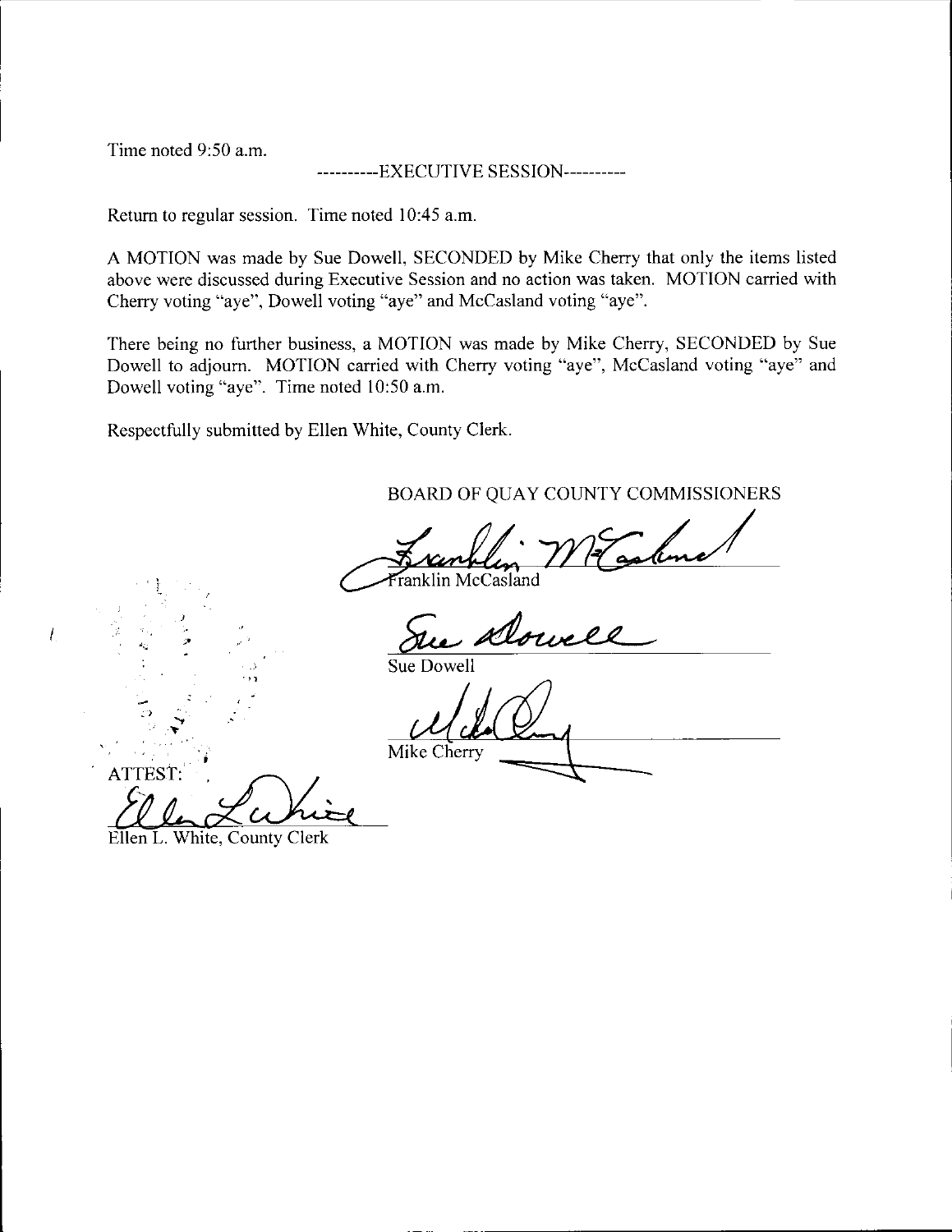

**State of New Mexico Department of Finance & Administration 180 Bataan Memorial Building Santa Fe, New Mexico 87501 Phone: (505) 827-4985 Fax: (505) 827-4984 www.nmdfa.state.nm.us** 

i ;:::,u"· 'i)? *(rJ* 'irJ ·,-c- -- -· . **l t!Jl..:J ...** *':.;.7•* ' ' **'fj c:.....\_** .. -~ *,;J* I/ 1\_ .., ' *SEP O* :'i *20/l BY:\_* -----------

**Duffy Rodriguez Cabinet Secretary** 

September 1, 2017

**Susana Martinez**  GOVERNOR

> The Honorable Franklin Mccasland Quay County PO Box 1246 Tucumcari, NM 88401

Order Setting Property Tax Rates - 2017 Property Tax Year

Dear Commissioner Mccasland,

Pursuant to NMSA 1978, Sections 7-37-7(A) and 7-38-33(A), I issue this order setting the 2017 tax rates in the attached Certificate of Property Tax Rates (Certificate) for all governmental units imposing rates in your county.

**NMSA** 1978, Section 7-38-34 requires the Board of County Commissioners (Board) to issue and deliver to the County Assessor its own written order imposing these rates within five days of its receipt of this rate setting order. Before the Board issues its order, the county is responsible for ensuring that the rates are correct, in accordance with 3.6.50.1 1 (D) NMAC. To further those efforts, please immediately share the Certificate with all governmental units ( other than the State) that have rates included in the Certificate, so that they may also check the accuracy of their rates. In addition, please note that the "percentage change I" used as specified in **NMSA** 1978, Section 7-37-7.1 (A) for yield control calculations this year was 1.54%.

Any questions concerning or suspected errors in the rates should be immediately brought to the attention of the Local Government Division's Budget and Finance Bureau Chief, Brenda L. Suazo-Giles, at 505-827-4964; or Special Projects Analyst, Jolene Gonzales, at 505-827-4933.

Sincerely,

•

Dutte Radiguez<br>Duffy Rodriguez<br>Secretary of Finance & Administration

cc: Property Tax Division, Taxation & Revenue Department County Assessor County Assessor<br>County Treasurer<br>Enclosure(s): Certificate<br>Administrative Services Division (505) 827-363

Enclosure(s): Certificate of Property Tax Rates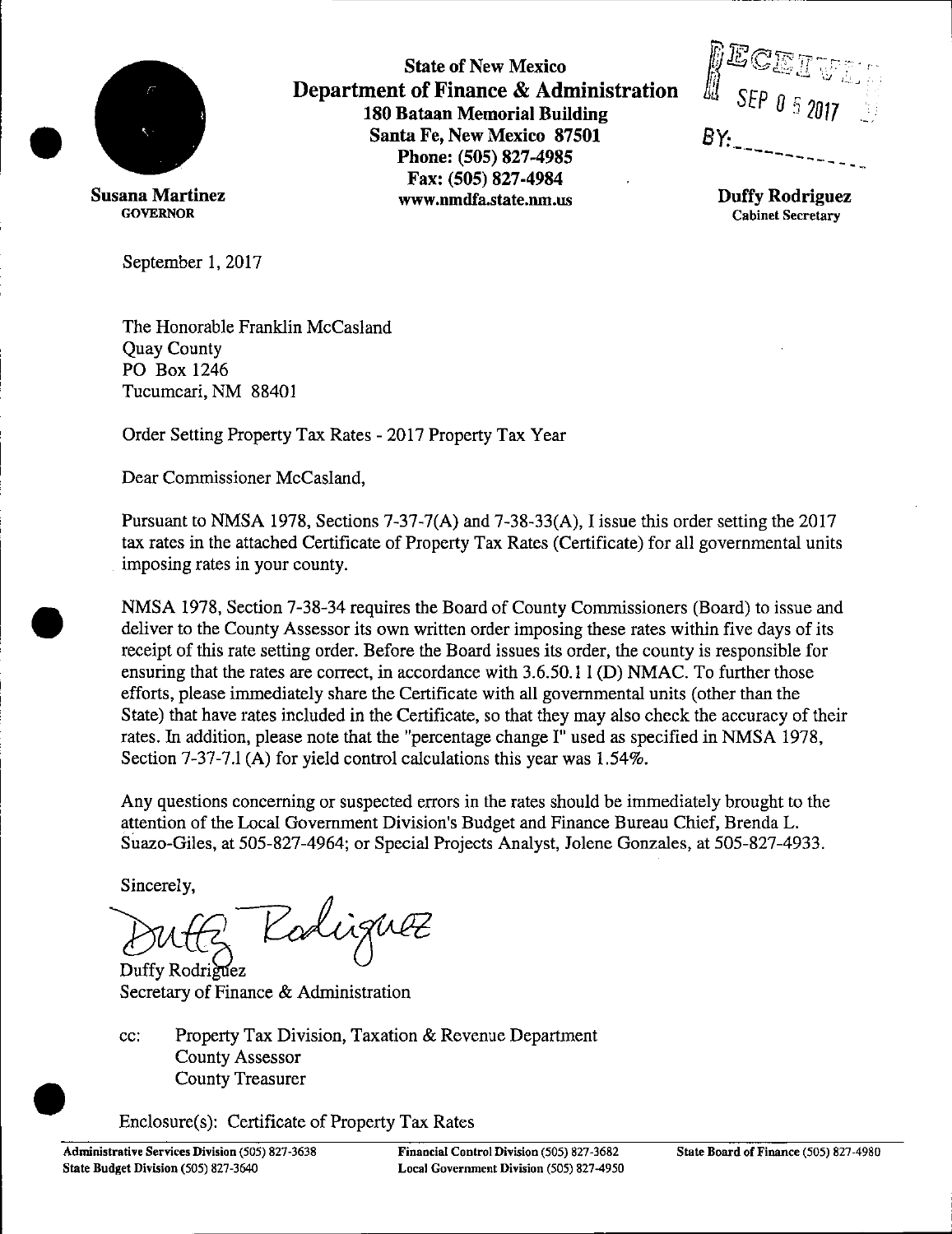#### CERTIFICATE OF PROPERTY TAX RATES IN MILLS QUAY COUNTY TAX YEAR 2017 NET TAXABLE VALUE:

•

--------

|                            | \$210,678,271      |            |            |            |            |         |          |          |           |            |           |          |
|----------------------------|--------------------|------------|------------|------------|------------|---------|----------|----------|-----------|------------|-----------|----------|
| <b>MUNICIPALITY:</b>       |                    | Tucumcari  | Tucumcari  |            |            | House   | House    |          |           | Logan      | Logan     |          |
| <b>TAXABLE VALUE:</b>      |                    | 34,035,609 | 38.176.878 | 18.856.627 | 28.502.595 | 536,654 | 416.013  | 722.034  | 4.037.735 | 23.193.417 | 9,699,631 | 7423.733 |
| <b>CATEGORY:</b>           |                    | 1 IN R     | IN NR      | I OUT R    | 1 OUT NR   | 19 IN R | 19 IN NR | 19 OUT R | 19 OUT NR | 32 IN R    | 32 IN NR  | 32 OUT R |
| <b>State Debt Service</b>  |                    | 1.360      | 1.360      | 1.360      | 1.360      | 1.360   | 1.360    | 1.360    | .360      | 1.360      | 1.360     | 1.360    |
|                            | <b>Total State</b> | 1.360      | 1.360      | 1.360      | 1.360      | 1.360   | 1.360    | 1.360    | 1.360     | 1.360      | 1.360     | 1.360    |
| <b>County Operational</b>  |                    | 7.701      | 10.350     | 7.701      | 10.350     | 7.701   | 10.350   | 7.701    | 10.350    | 7.701      | 10.350    | 7.701    |
| <b>County Debt Service</b> |                    |            |            |            |            |         |          |          |           |            |           |          |
| Quay County Hospital       |                    | 1,500      | 1.500      | 1.500      | 1.500      | 1.500   | 1.500    | 1.500    | .500      | 1.500      | 1.500     | 1.500    |
|                            |                    |            |            |            |            |         |          |          |           |            |           |          |

 $\mathbb{R}^2$  $\mathcal{L}$ 

 $\bullet$ 

•

|                                         | <b>Total County</b>          | 9.201  | 11.850 | 9.201  | 11.850 | 9.201  | 11.850 | 9.201  | 11.850 | 9.201  | 11.850 | 9.201  |
|-----------------------------------------|------------------------------|--------|--------|--------|--------|--------|--------|--------|--------|--------|--------|--------|
| <b>Municipal Operational</b>            |                              | 3.964  | 7.650  | 0.000  | 0.000  | 4,088  | 7.650  | 0.000  | 0.000  | 7.453  | 6.774  | 0.000  |
| <b>Municipal Debt Service</b>           |                              | 0.000  | 0.000  | 0.000  | 0.000  | 0.000  | 0.000  | 0.000  | 0.000  | 0.000  | 0.000  | 0.000  |
|                                         | <b>Total Municipal</b>       | 3.964  | 7.650  | 0.000  | 0.000  | 4.088  | 7.650  | 0.000  | 0.000  | 7.453  | 6.774  | 0.000  |
| <b>School District Operational</b>      |                              | 0.295  | 0.500  | 0.295  | 0.500  | 0.400  | 0.419  | 0.400  | 0.419  | 0.497  | 0.500  | 0.497  |
| <b>School District Debt Service</b>     |                              | 7.099  | 7.099  | 7.099  | 7.099  | 4.104  | 4.104  | 4.104  | 4.104  | 5.227  | 5.227  | 5.227  |
| School Dist. Cap. Improvement           |                              | 1.702  | 2.000  | 1.702  | 2.000  | 2.000  | 2.000  | 2.000  | 2.000  | 2,000  | 2.000  | 2.000  |
| House Bill 33, School Building          |                              | 0.000  | 0.000  | 0.000  | 0.000  | 0.000  | 0.000  | 0.000  | 0.000  | 0.000  | 0.000  | 0.000  |
| School Dist. Ed. Tech. Debt Svc         |                              | 0.000  | 0.000  | 0.000  | 0.000  | 0.000  | 0.000  | 0.000  | 0.000  | 0.000  | 0.000  | 0.000  |
|                                         | <b>Total School District</b> | 9.096  | 9.599  | 9.096  | 9.599  | 6.504  | 6.523  | 6.504  | 6.523  | 7.724  | 7.727  | 7.724  |
| <b>Total State, County,</b>             |                              |        |        |        |        |        |        |        |        |        |        |        |
| <b>Municipal, &amp; School District</b> |                              | 23.621 | 30.459 | 19.657 | 22.809 | 21.153 | 27.383 | 17.065 | 19.733 | 25.738 | 27.711 | 18.285 |
| Other:                                  |                              |        |        |        |        |        |        |        |        |        |        |        |

| <b>Mesalands Community College</b> | 1.787 | 3.000 | 1.787 | 3.000 TO: TAVS, PO Box 1143<br>Tucumcari, NM 88401 |
|------------------------------------|-------|-------|-------|----------------------------------------------------|

|                          | <b>Total Other</b> | 1.787                                 | 3.000                                      | 1.787  | 3.000  | 0.000  | 0.000                             | 0.000                           | 0.000  | 0.000  | 0.000  | 0.000  |
|--------------------------|--------------------|---------------------------------------|--------------------------------------------|--------|--------|--------|-----------------------------------|---------------------------------|--------|--------|--------|--------|
|                          | <b>GRAND TOTAL</b> | 25.408                                | 33.459                                     | 21.444 | 25.809 | 21.153 | 27.383                            | 17.065                          | 19,733 | 25.738 | 27.711 | 18.285 |
| <b>Where Applicable:</b> |                    | Ute Lake Ranch PID#2 Operational Rate |                                            |        | 3.000  |        |                                   |                                 |        |        |        |        |
| Cattle Indemnity         | 10.000             | Ute Lake Ranch PID#2 Debt Levy Rate   |                                            |        | 10,800 |        |                                   |                                 |        |        |        |        |
| Sheep/Goats/Swine/Alpaca | 10.000             |                                       |                                            |        |        |        |                                   | (1) To Grady Board of Education |        |        |        |        |
| Dairy Cattle             | 5.000              | Arch Hurley Conservancy District:     |                                            |        |        |        | (2) To Logan Board of Education   |                                 |        |        |        |        |
| Bison/Camelids/Ratite    | 9.972              |                                       | \$14.00 Assessment/Acre Class "A" Property |        |        |        | (3) To Melrose Board of Education |                                 |        |        |        |        |
| Horses/Asses/Mules       | 6.965              |                                       | 5.466 Class B mills                        |        |        |        |                                   |                                 |        |        |        |        |

 $\sim 10^{-1}$ 

 $\sim 10^{-1}$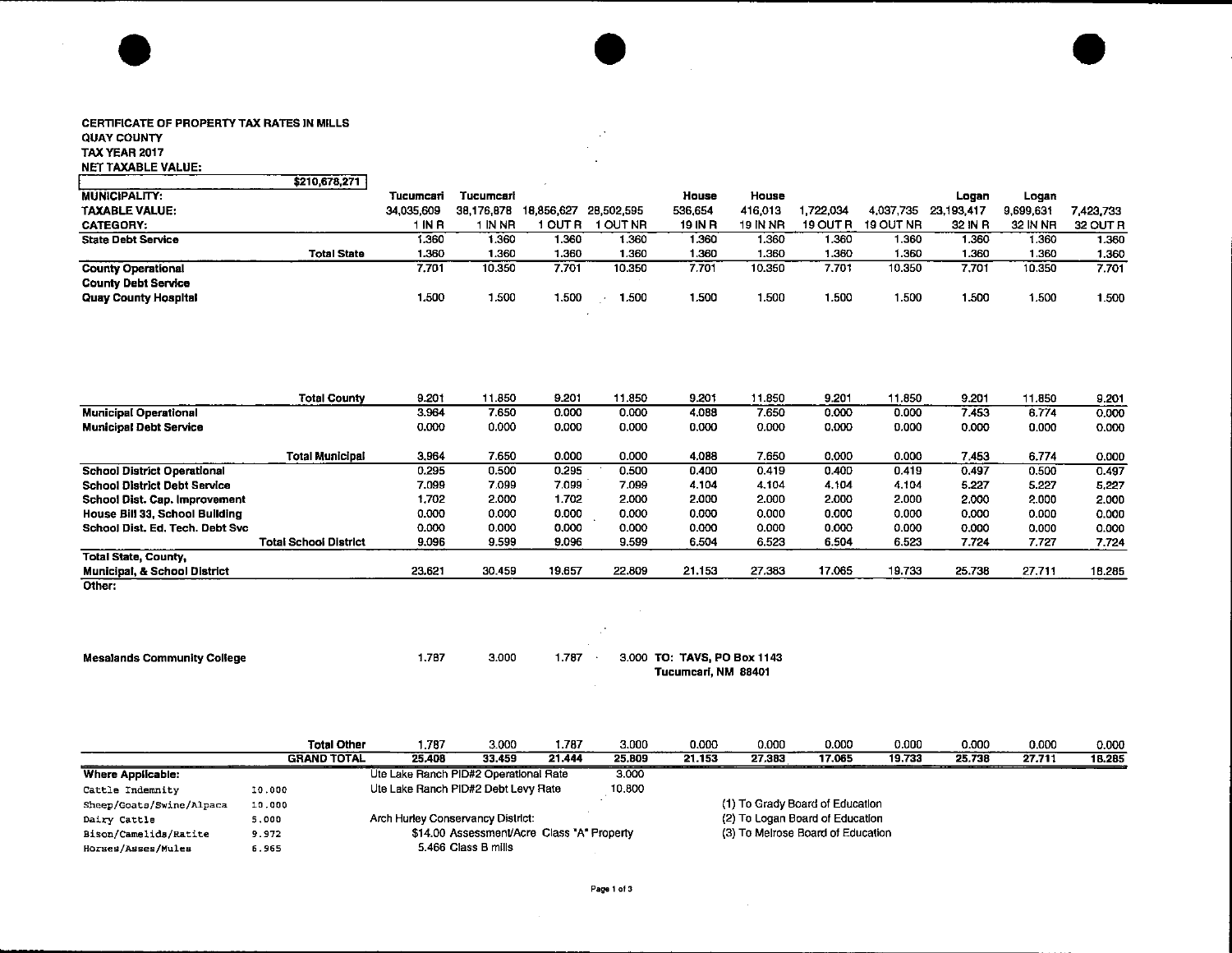# • CERTIFICATE OF PROPERTY TAX RATES IN MILLS

#### QUAY COUNTY

#### TAX YEAR 2017 NET TAXABLE VALUE:

|                             | \$210,678,271      |            |         |                 |           |            |         |          |           |           |
|-----------------------------|--------------------|------------|---------|-----------------|-----------|------------|---------|----------|-----------|-----------|
| <b>MUNICIPALITY:</b>        |                    |            | San Jon | San Jon         |           |            |         |          |           |           |
| <b>TAXABLE VALUE:</b>       |                    | 13.229.837 | 102,915 | .455.568        | 2.473,535 | 10.277.522 | 353,759 | 531.339  | 1.099.048 | 8,446,983 |
| <b>CATEGORY:</b>            |                    | 32 OUT NR  | 34 IN R | <b>34 IN NR</b> | 34 OUT R  | 34 OUT NR  | 23/47 R | 23/47 NR | 33 R      | 33 NR     |
| <b>State Debt Service</b>   |                    | 1.360      | 1.360   | 1.360           | 1.360     | 1.360      | 1.360   | 1.360    | 1.360     | 1.360     |
|                             | <b>Total State</b> | 1.360      | 1.360   | 1.360           | 1.360     | 1.360      | 1.360   | 1.360    | 1,360     | 1.360     |
| <b>County Operational</b>   |                    | 10.350     | 7.701   | 10.350          | 7.701     | 10.350     | 7.701   | 10.350   | 7.701     | 10.350    |
| <b>County Debt Service</b>  |                    |            |         |                 |           |            |         |          |           |           |
| <b>Quay County Hospital</b> |                    | i 500      | 1.500   | 1.500           | 1.500     | 1.500      | 1.500   | 1.500    | 1.500     | 1.500     |
|                             |                    |            |         |                 |           |            |         |          |           |           |

 $\mathcal{A}$  $\bar{z}$ 

 $\bullet$   $\bullet$   $\bullet$ 

|                                         | <b>Total County</b>   | 11.850 | 9.201  | 11.850 | 9.201  | 11.850 | 9.201    | 11.850   | 9.201    | 11.850   |
|-----------------------------------------|-----------------------|--------|--------|--------|--------|--------|----------|----------|----------|----------|
| <b>Municipal Operational</b>            |                       | 0.000  | 5.006  | 7.650  | 0.000  | 0.000  | 0.000    | 0.000    | 0.000    | 0.000    |
| <b>Municipal Debt Service</b>           |                       | 0.000  | 0.000  | 0.000  | 0.000  | 0.000  | 0.000    | 0.000    | 0.000    | 0.000    |
|                                         | Total Municipal       | 0.000  | 5.006  | 7.650  | 0.000  | 0.000  | 0.000    | 0.000    | 0.000    | 0.000    |
| <b>School District Operational</b>      |                       | 0.500  | 0.358  | 0.500  | 0.358  | 0.500  | 0.455(1) | 0.500(1) | 0.497(2) | 0.500(2) |
| <b>School District Debt Service</b>     |                       | 5.227  | 4.609  | 4.609  | 4.609  | 4,609  | 6.002(1) | 6.002(1) | 5.227(2) | 5.227(2) |
| School Dist. Cap. Improvement           |                       | 2,000  | 2.000  | 2.000  | 2.000  | 2.000  | 2,000(1) | 2.000(1) | 2,000(2) | 2.000(2) |
| House Bill 33, School Building          |                       | 0.000  | 0.000  | 0.000  | 0.000  | 0.000  | 0.000(1) | 0.000(1) | 0.000(2) | 0.000(2) |
| School Dist, Ed. Tech. Debt Svc.        |                       | 0.000  | 0.000  | 0.000  | 0.000  | 0.000  | 0.000(1) | 0.000(1) | 0.000(2) | 0.000(2) |
|                                         | Total School District | 7.727  | 6.967  | 7.109  | 6.967  | 7.109  | 8.457    | 8.502    | 7.724    | 7.727    |
| <b>Total State, County,</b>             |                       |        |        |        |        |        |          |          |          |          |
| <b>Municipal, &amp; School District</b> |                       | 20.937 | 22.534 | 27.969 | 17.528 | 20,319 | 19.018   | 21.712   | 18.285   | 20.937   |
|                                         |                       |        |        |        |        |        |          |          |          |          |

Other:

 $\bar{\mathbf{v}}$ 

#### Mesalands Community College

|                           | <b>Total Other</b> | 0.000  | 0.000                                        | 0.000  | 0.000           | 0.000  | 0.000  | 0.000  | 0.000  | 0.000  |
|---------------------------|--------------------|--------|----------------------------------------------|--------|-----------------|--------|--------|--------|--------|--------|
|                           | <b>GRAND TOTAL</b> | 20.937 | 22.534<br>products and continued to the con- | 27.969 | 17.528<br>_____ | 20.319 | 19,018 | 21.712 | 18.285 | 20,937 |
| ____<br>Where Applicable: |                    |        |                                              |        |                 |        |        |        |        |        |
| Cattle Indemnity          | 10.000             |        |                                              |        |                 |        |        |        |        |        |
| Sheep/Goats/Swine/Alpaca  | 10.000             |        |                                              |        |                 |        |        |        |        |        |
| Dairy Cattle              | 5.000              |        |                                              |        |                 |        |        |        |        |        |
| Bison/Camelids/Ratite     | 9.972              |        |                                              |        |                 |        |        |        |        |        |
| Horses/Asses/Mules        | 6.965              |        |                                              |        |                 |        |        |        |        |        |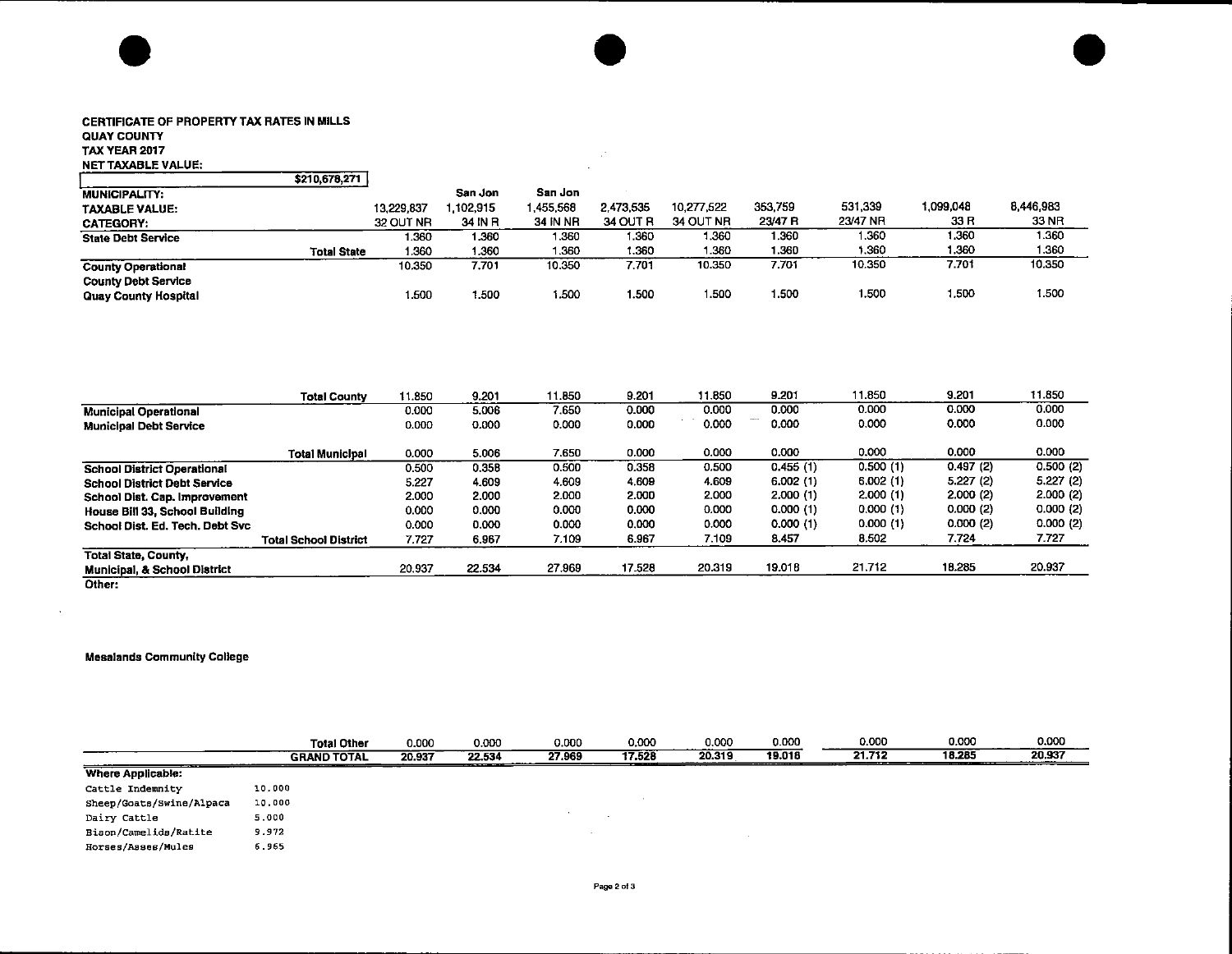# • CERTIFICATE OF PROPERTY TAX RATES IN MILLS QUAY COUNTY TAX YEAR 2017

#### NET TAXABLE VALUE,

|                                                             | \$210,678,271                | <b>OIL &amp; GAS</b> |           |          |           |
|-------------------------------------------------------------|------------------------------|----------------------|-----------|----------|-----------|
| MUNICIPALITY:                                               |                              |                      | Equipment |          |           |
| <b>TAXABLE VALUE:</b>                                       |                              |                      | 235,396   | 909,670  | 2,778,189 |
| <b>CATEGORY:</b>                                            |                              |                      | 33        | 53 R     | 53 NR     |
| <b>State Debt Service</b>                                   |                              |                      | 1.360     | 1.360    | 1.360     |
|                                                             | <b>Total State</b>           |                      | 1.360     | 1.360    | 1.360     |
| <b>County Operational</b>                                   |                              |                      | 10.350    | 7.701    | 10.350    |
| <b>County Debt Service</b>                                  |                              |                      |           |          |           |
| <b>Quay County Hospital</b>                                 |                              |                      | 1.500     | 1.500    | 1.500     |
|                                                             |                              |                      |           |          |           |
|                                                             | <b>Total County</b>          |                      | 11.850    | 9.201    | 11.850    |
| <b>Municipal Operational</b>                                |                              |                      | 0.000     | 0.000    | 0.000     |
| <b>Municipal Debt Service</b>                               |                              |                      | 0.000     | 0.000    | 0.000     |
|                                                             | <b>Total Municipal</b>       |                      | 0.000     | 0.000    | 0.000     |
| <b>School District Operational</b>                          |                              | (2)                  | 0.500(2)  | 0.436(3) | 0.500(3)  |
| <b>School District Debt Service</b>                         |                              | (2)                  | 5.227(2)  | 3.707(3) | 3.707(3)  |
| School Dist. Cap. Improvement                               |                              | (2)                  | 2.000(2)  | 2.000(3) | 2.000(3)  |
| House Bill 33, School Building                              |                              | (2)                  | 0.000(2)  | 0.000(3) | 0.000(3)  |
| School Dist, Ed. Tech. Debt Svc                             |                              | (2)                  | 0.000(2)  | 0.000(3) | 0.000(3)  |
|                                                             | <b>Total School District</b> |                      | 7.727     | 6.143    | 6.207     |
| <b>Total State, County,</b><br>Municipal, & School District |                              |                      | 20.937    | 16,704   | 19.417    |
| Other:<br><b>Mesalands Community College</b>                | <b>Total Other</b>           |                      | 0.000     | 0,000    | 0.000     |
|                                                             | <b>GRAND TOTAL</b>           |                      | 20.937    | 16.704   | 19.417    |
| Where Applicable:                                           |                              |                      |           |          |           |
| Cattle Indemnity                                            | 10.000                       |                      |           |          |           |
| Sheep/Goats/Swine/Alpaca                                    | 10,000                       |                      |           |          |           |
| Dairy Cattle                                                | 5.000                        |                      |           |          |           |
| Bison/Camelids/Ratite                                       | 9.972                        |                      |           |          |           |
| Horses/Asses/Mules                                          | 6.965                        |                      |           |          |           |
|                                                             |                              |                      |           |          |           |

 $\sim$ 

 $\downarrow$ 

 $\bullet$   $\bullet$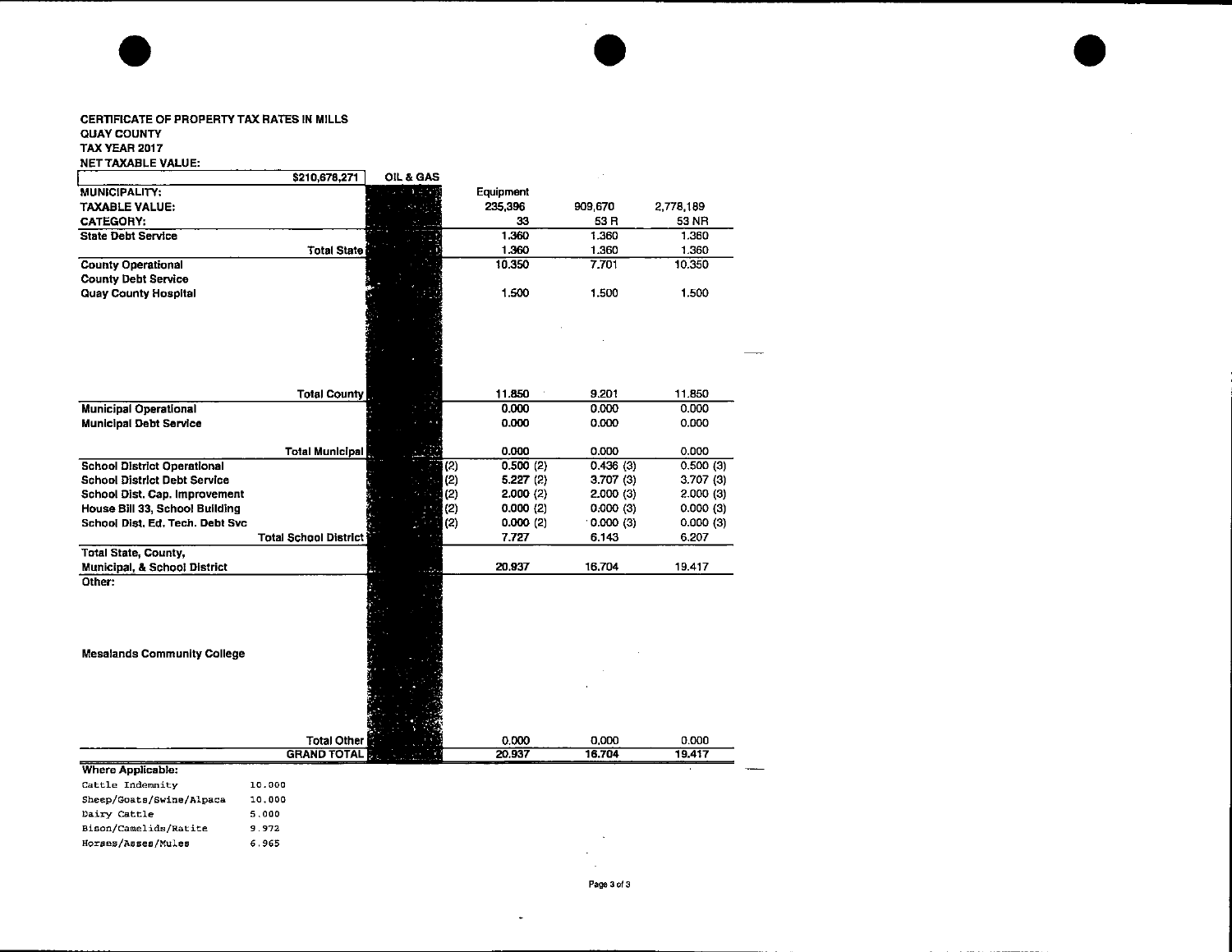#### QUAY COUNTY PROFESSIONAL SERVICES CONTRACT

This contract is entered into this  $1<sup>st</sup>$  day of July, 2017, by and between the COUNTY of Quay, hereinafter referred to as "COUNTY', and Presbyterian Medical Services, hereinafter referred to as "CONTRACTOR".

#### ARTICLE I. SCOPE OF WORK

- A. The CONTRACTOR shall operate a primary care clinic (the "Clinic") in Tucumcari, New Mexico and shall recruit, provide and retain health care personnel to ensure adequate availability of primary health care services at the Clinic. This Contract is only for the provision of primary health care and shall be restricted to expenditures for those purposes and in accordance with the budget in Attachment I. Such provision of health care personnel may be through direct employment or subcontracting by the CONTRACTOR. All candidates must be licensed or certified in the State of New Mexico or be eligible for licensing in accordance with the applicable laws and regulations of the appropriate professional boards.
- B. The CONTRACTOR shall recruit, provide and retain, either directly as employees or through a subcontract, any other personnel necessary for the operation of the Clinic. Whenever possible, as qualifications allow, the CONTRACTOR shall employ or subcontract with residents of the COUNTY.
- C. The CONTRACTOR shall provide not less than a "minimum level of primary health care services" which includes basic primary medical care services provided to the general population by a physician or midlevel practitioner.
- D. The CONTRACTOR shall provide to the COUNTY a copy of policies and procedures which assure that no person will be denied services because of ability to pay. The policies and procedures should address the needs of medically indigent persons below the federal poverty level guidelines who are not covered by third party payers, as well as those between 100% and 200% of the federal poverty level who do not have third party coverage. The CONTRACTOR shall post a notice in a conspicuous location in the patient waiting area that a sliding fee discount is available to eligible persons with income up to 200 percent of the federal poverty level who are not covered by third party payers. A copy of the sliding fee schedule shall be provided to the COUNTY no later than November 15<sup>th</sup> of the current calendar year.
- E. The CONTRACTOR shall assess all patients without third party coverage for Medicaid eligibility and participate, as appropriate, in on-site Medicaid eligibility determination and presumptive eligibility.
- F. The CONTRACTOR shall review Medicaid and Medicare reimbursement to assure maximization of generated revenues. The CONTRACTOR shall provide a monthly report to the COUNTY showing the number of patient encounters, charges by source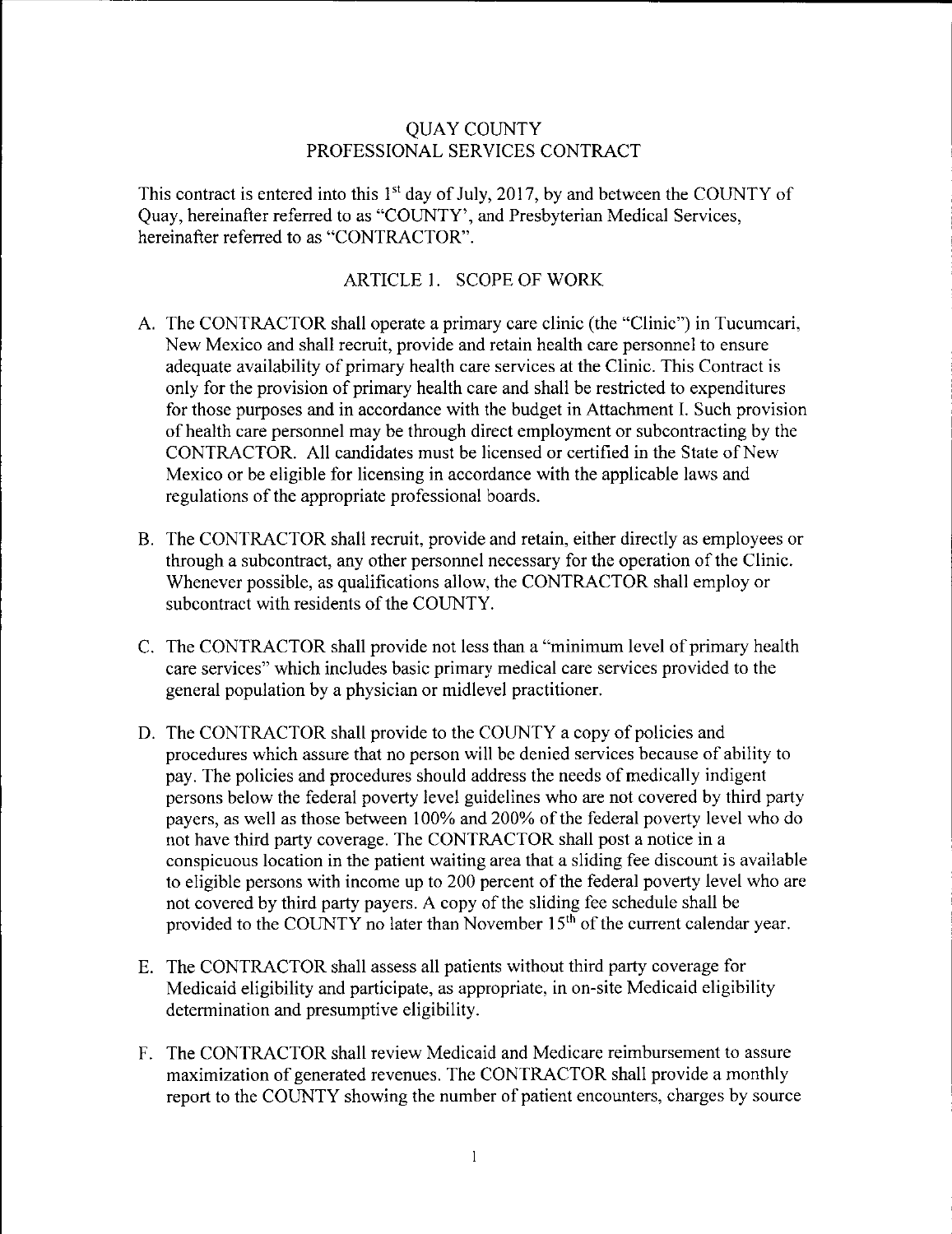and revenues by source. Revenues from Medicaid and Medicare shall reflect all payments including any cost settlements with the State or Federal Government. This monthly report shall also delineate any other revenues and the amounts received, including Federal Section 330 funds, other Federal or State grants, County indigent funds, interest earnings, donations and all other sources of revenue for the Clinic or its services. This monthly report shall be provided no later than the tenth of each month for the preceding month. In addition, the following reports need to be provided by August  $1<sup>st</sup>$  of each fiscal year:

- 1. Detailed narrative Quality Improvement/Assurance Plan
- 2. Contract Action Plan
- 3. Annual Projected Level of Operations for the clinic
- 4. Health Outcome Measures summary report for the clinic.
- G. The CONTRACTOR shall bill and collect payments for all billable patient care services. The CONTRACTOR shall maintain records to identify patient care encounters and collections including revenue source. The CONTRACTOR shall implement billing systems that will maximize collections of patient revenues.
- H. The CONTRACTOR shall maintain medical records at the Clinic and comply with all State and Federal regulations governing the maintenance and confidentiality of medical records.
- I. The CONTRACTOR shall maintain personnel records on all employees and conduct at least annual performance reviews. The CONTRACTOR shall also perform an annual performance review of any provider retained through contractual arrangements.
- J. The CONTRACTOR shall collaborate with all local health organizations, public or private providers to avoid duplication of services and to promote maximum efficiency.
- K. The CONTRACTOR shall submit a detailed invoice to the Quay County Manager's Office by the tenth day of every month, reflecting the total allowable expenses incurred for the previous month.
- L. The CONTRACTOR shall maintain appropriate licenses for the Clinic and staff.
- M. Contractor, at its own expense, shall carry and maintain in full force and effect during the Term of this Agreement, comprehensive general liability insurance covering bodily injury and property damage in an amount no less than \$1 million per occurrence/\$2 million aggregate. Contractor shall provide proof of such insurance coverage upon request of COUNTY at any time before, during or after the Term of this Agreement. Contractor will immediately notify COUNTY of cancellation of insurance coverage for any reason. Contractor also warrants that Contractor has and will maintain professional liability (i.e. "malpractice") insurance in a coverage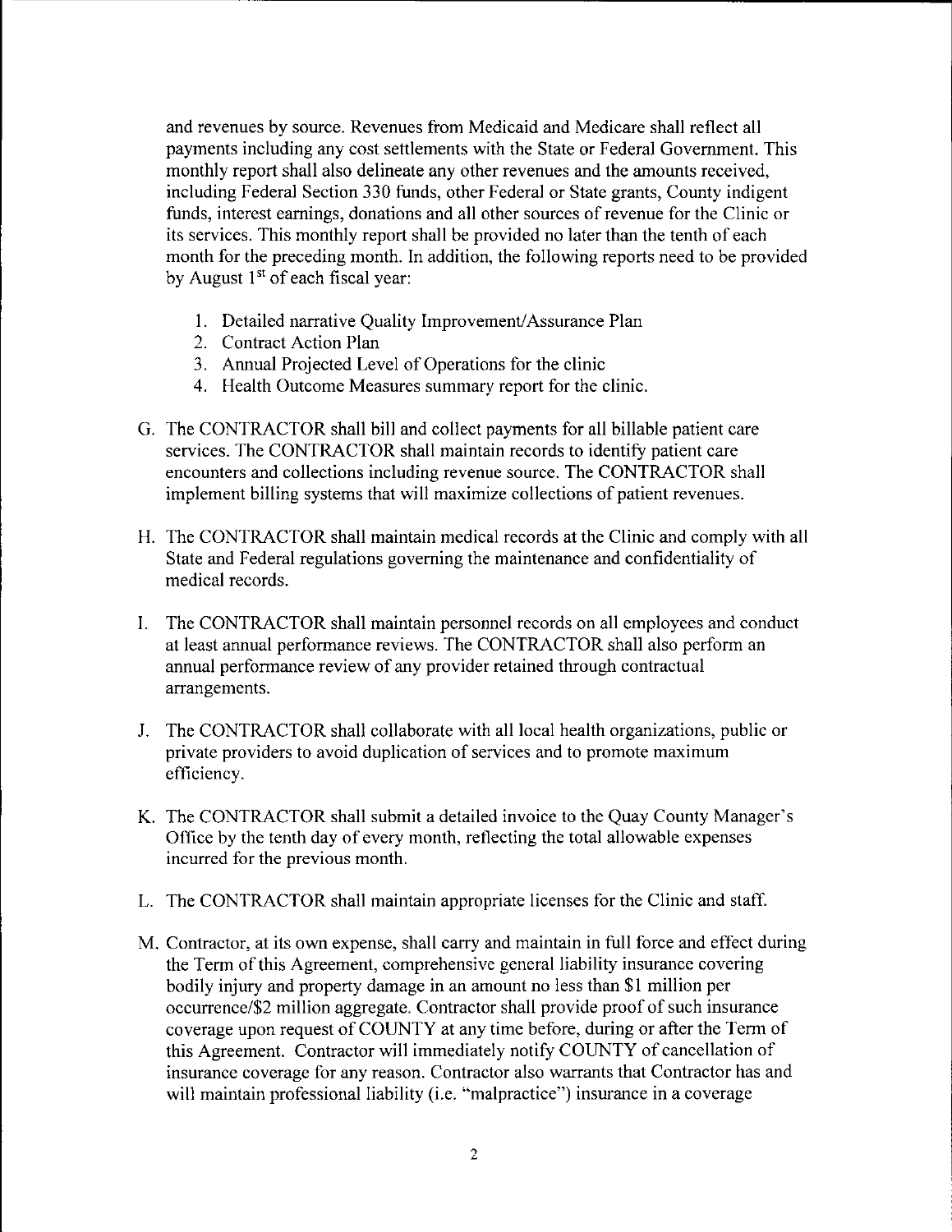amount no less than what is required by New Mexico law based on Contractor's professional licensure status.

- N. The CONTRACTOR shall supply personnel, supplies, equipment and any other clinic needs at the CONTRACTOR'S expense in accordance with the budget attached to this Contract Attachment I.
- 0. The CONTRACTOR shall identify Quay County as a funding source of the Clinic. The CONTRACTOR shall post notice of this funding source in a conspicuous location in the patient waiting area.
- P. The CONTRACTOR shall submit to the COUNTY by August  $1<sup>st</sup>$  of the current calendar year a plan for the clinic which includes the following:
	- 1. Estimated level of services for primary health care, including staffing, hours of operation, after hour coverage and other relevant information.
	- 2. Detailed information on ancillary services to be provided including lab, x-ray, pharmacy and any other ancillary services, including information on what services will be provided at the Clinic facility.
	- 3. Detailed information on any specialty clinics to be provided at that Clinic facility and the hours of services.
	- 4. An explanation of the referral relationships with EM, hospitals, dental and other care services.
	- 5. An explanation of how integration and coordination with all public and private providers will be accomplished.
	- 6. A plan for increasing the Clinic utilization.
	- 7. An explanation of proposed outreach activities to increase awareness of the Clinic's services.
	- 8. Evaluation methods to determine the effect of the Clinic activities on the overall health of residents in the COUNTY.

#### ARTICLE 2. COMPENSATION

For services satisfactorily performed pursuant to the Scope of Work, the CONTRACTOR shall be reimbursed by the COUNTY a total amount not to exceed \$87,200.00. Allowable reimbursable cost shall be only as outlined in the Budget, which is hereby made a part of this Contract as Attachment I.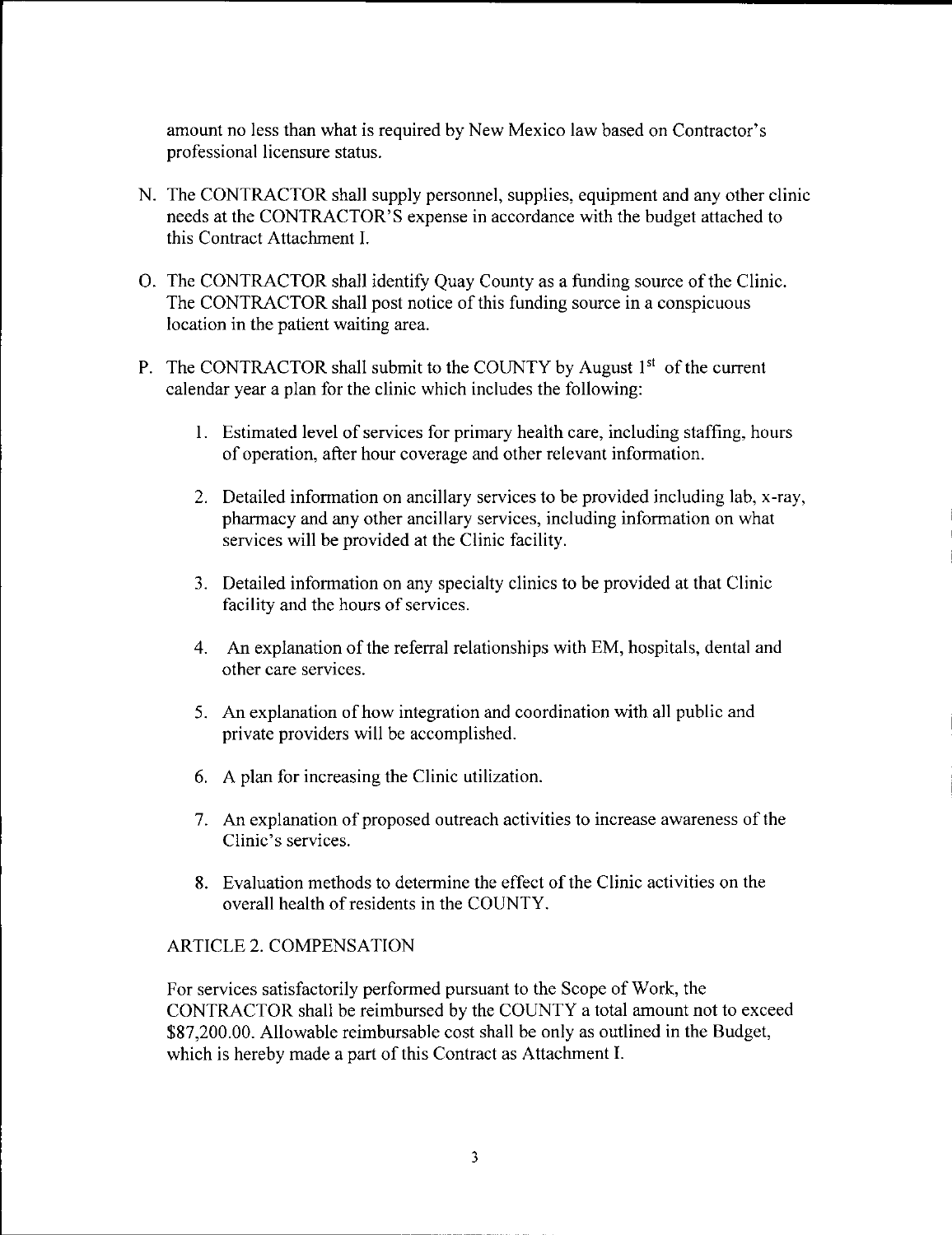#### ARTICLE 3. PAYMENT

Payment under this contract shall be on the basis of reimbursement of costs incurred and allowable under the cost categories identified in the Budget, Attachment I. Cost claimed for reimbursement must be substantiated. The CONTRACTOR shall submit to the COUNTY at the close of each month, an invoice reflecting the total allowable costs incurred during the preceding month. Source documentation of the actual expenditures reimbursed shall be made available to the COUNTY without notice in accordance with the Article II, Records and Financial Audit of this Contract, for inspection.

#### ARTICLE 4. TERM

This Contract shall be effective July I, 2017 and shall terminate on June 30, 2021. This Agreement shall renew automatically for additional one year periods until terminated in accordance with the provisions hereof.

#### ARTICLE 5. TERMINATION

- A. The COUNTY may, by written notice to the CONTRACTOR, terminate the whole or any part of this Contract in any one of the following circumstances:
	- I. Either the COUNTY or CONTRACTOR may terminate this Contract without cause upon ninety (90) days written notice to the other party.
	- 2. If the CONTRACTOR fails to comply with any terms, conditions, requirement or provisions of this Contract, the COUNTY shall notify the CONT ACTOR in writing and, should the CONTRACTOR not remedy such failure within a period of time specified in writing by the COUNTY, the Contract may be terminated immediately following the end of the time period for remedial action.
	- 3. If, during the term if this Contract, the CONTRACTOR or any of its offices, employees or agents commit client abuse, neglect or exploitation, malpractice, fraud embezzlement or other serious misuse of funds, the COUNTY may terminate this Contract immediately upon written notice to the CONTRACTOR.
	- 4. The COUNTY may terminate this Contract pursuant to the Appropriations Article of this Contract.
- B. By the methods of termination provided in this subsection, neither party may mollify obligations already incurred for the performance or failure to perform prior to the date of termination.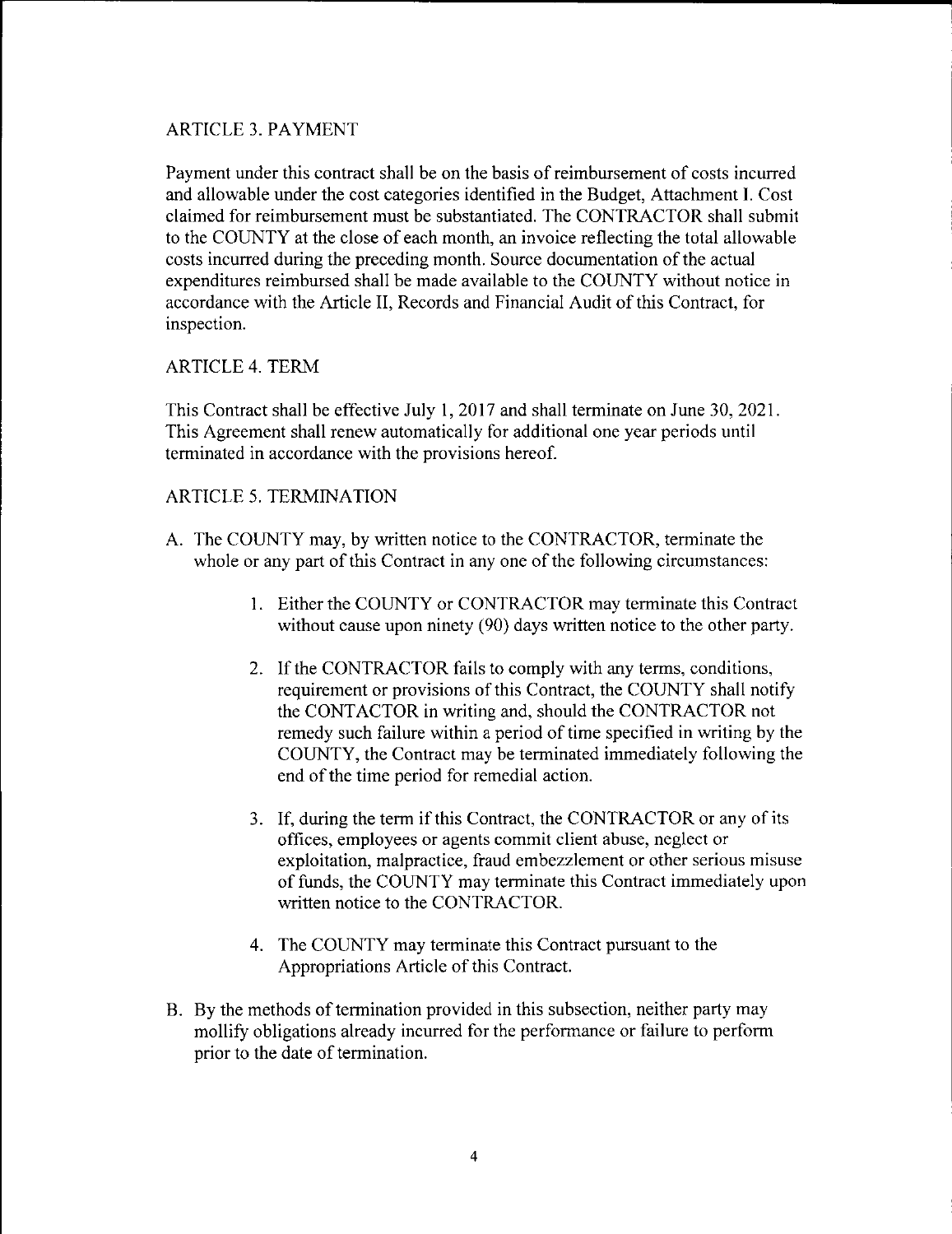#### ARTICLE 6. TERMINATION MANAGEMENT

If this contract is terminated pursuant to the provisions of this Contract or if the parties mutually agree to discontinue their contractual relationship or upon expiration of the term of the Contract, immediately upon receipt by either the COUNTY or the CONTRACTOR of written notice of termination the CONTRACTOR shall: I) Not incur any further obligations for salaries, services or any other expenditure of funds under this Contract without the written approval of the COUNTY. 2) Not make any new purchases. 3) Comply with all directives issued by the COUNTY in the notice of termination as to the performance of work under this Contract. 4) Take such action as the COUNTY shall direct for the protection, preservation, retention or transfer of all property listed to the COUNTY and contact records generated under this Contract. 5) On the date of termination of this Contract, the CONTRACTOR shall furnish to the COUNTY: a) a complete detailed inventory of nonexpendable COUNTY property as defined in the Property Article of this Contract and b) a final closing of the financial records and books of accounts which were required to be kept by the CONTRACTOR under the provision of this Contract regarding financial records.

#### ARTICLE 7. STATUS OF CONTRACTOR

The CONTRACTOR and its agents and employees are independent CONTRACTORS performing professional services for the COUNTY and are not employees of the COUNTY. The CONTRACTOR and its agents and employees shall not, as a result of this agreement, accrue leave, retirement, insurance, bonding, use of state vehicles or any other benefits afforded to employees of the COUNTY.

#### ARTICLE 8. ASSIGNMENT

The CONTRACTOR shall not assign to transfer any interest in this Contract or assign any claims for money due or to become due under this Contract without the prior written approval of the COUNTY.

#### ARTICLE 9. SUBCONTRACTING

The CONTRACTOR shall not subcontract any portion of the services to be performed under this Contract without the prior written approval of the COUNTY. The CONTRACTOR must provide a copy of all approved subcontracts and any amendments to the COUNTY.

#### ARTICLE 10. RECORDS AND FINANCIAL AUDIT

The CONTRACTOR shall maintain detailed time records which indicate the date, time and nature of services rendered during the Contract term and retain them for a period of three (3) years from date of final payment under the Contract. The records shall be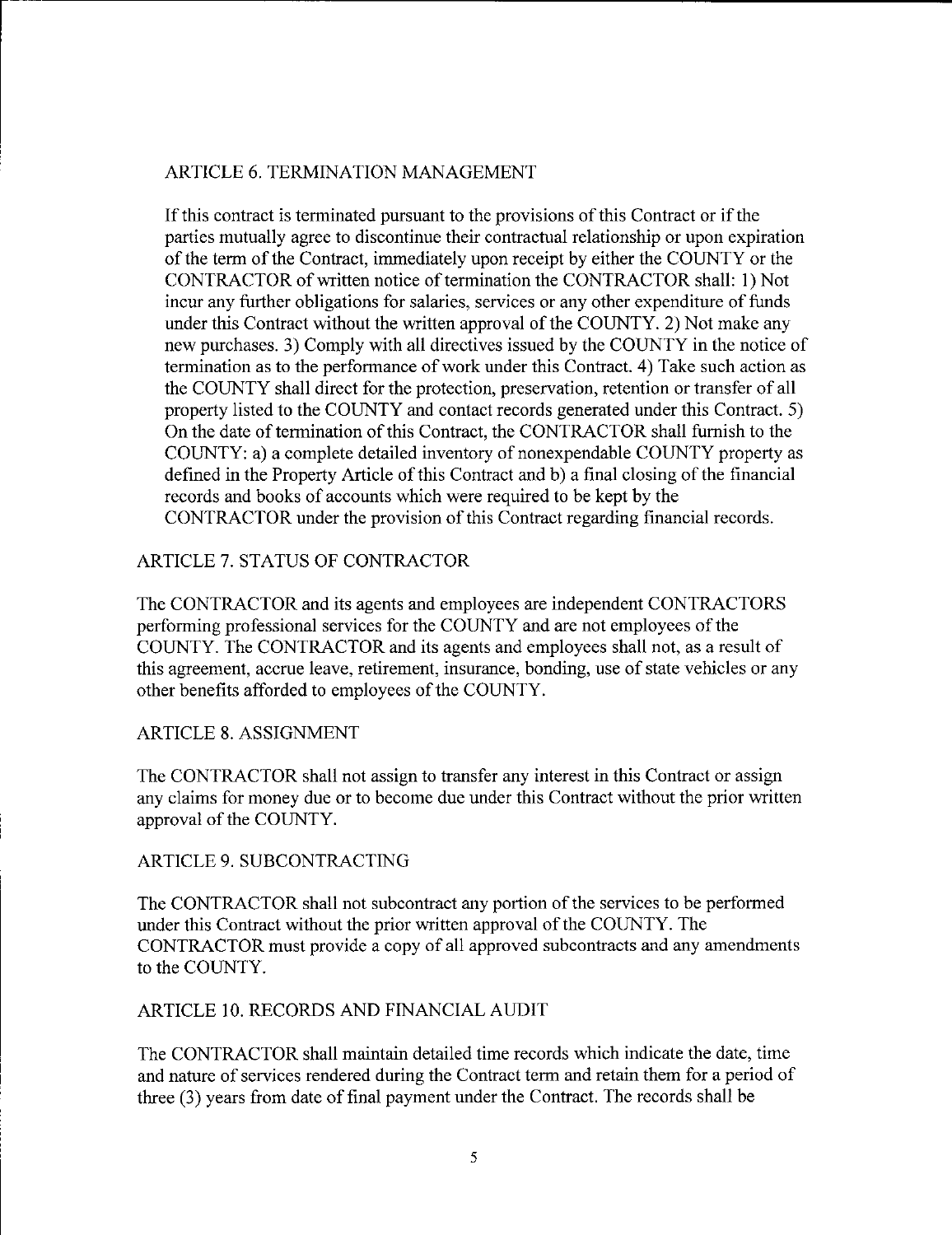subject to inspection by the COUNTY, the State of New Mexico Department of Finance and Administration, the State Auditor and its agents. The COUNTY shall have the right to audit billings both before and after payment. Payment under this Contract shall not foreclose the right of the COUNTY to recover excessive or illegal payments.

#### ARTICLE 11. AUDIT REQUIREMENTS

A. If the total compensations received under this Contract exceed \$20,000, the CONTRACTOR shall determine the extent of and make arrangements for auditing fiscal and performance compliance.

- B. If the CONTRACTOR receives at least \$25,000 in federal funds under this or any combination of state contracts, the CONTRACTOR shall determine the extent of and make arrangements for auditing fiscal and performance compliance in accordance with the requirements of Federal Office of Management and Budget Circulars A-128, A-133 and the Single Audit Act.
- C. All audits performed under the requirement of paragraphs A and B above shall be done at the CONTRACTOR'S expense. The CONTRACTOR shall make arrangements to have its audit completed by not later than six (6) months after the end of the CONTRACTOR'S fiscal year. Within fifteen (15) days of completion, the CONTRACTOR shall send two (2) copies of the audit report and management letter to the COUNTY.

#### ARTICLE 12. STANDARDS FOR LICENSING

The CONTRACTOR shall comply with all applicable state and federal laws and regulations concerning professional and health facility licensing and certification requirements and any other applicable legal requirements.

ARTICLE 13. DISCLOSURE OF INFORMATION

- A. It shall be the responsibility of the CONTRACTOR to protect the identity, directly or indirectly, of individual clients receiving services provided through this Contract. For purposes of COUNTY audits, research or program evaluation, client records shall be disclosed to the COUNTY under the following circumstances: I) If the client gives written consent for disclosure, (2) If all identifying information excluded from the client's record or (3) If disclosure is pursuant to any applicable laws or regulations.
- B. The CONTRACTOR agrees to retain the client records of all clients served during the term of this Contract and also for a period of at least three years from the last date client services provided unless the client records are transferred to another custodian of the records pursuant to the Termination Management Article of this Contract. Retention or disposal of the client records following the three year period remains within the discretion of the CONTRACTOR.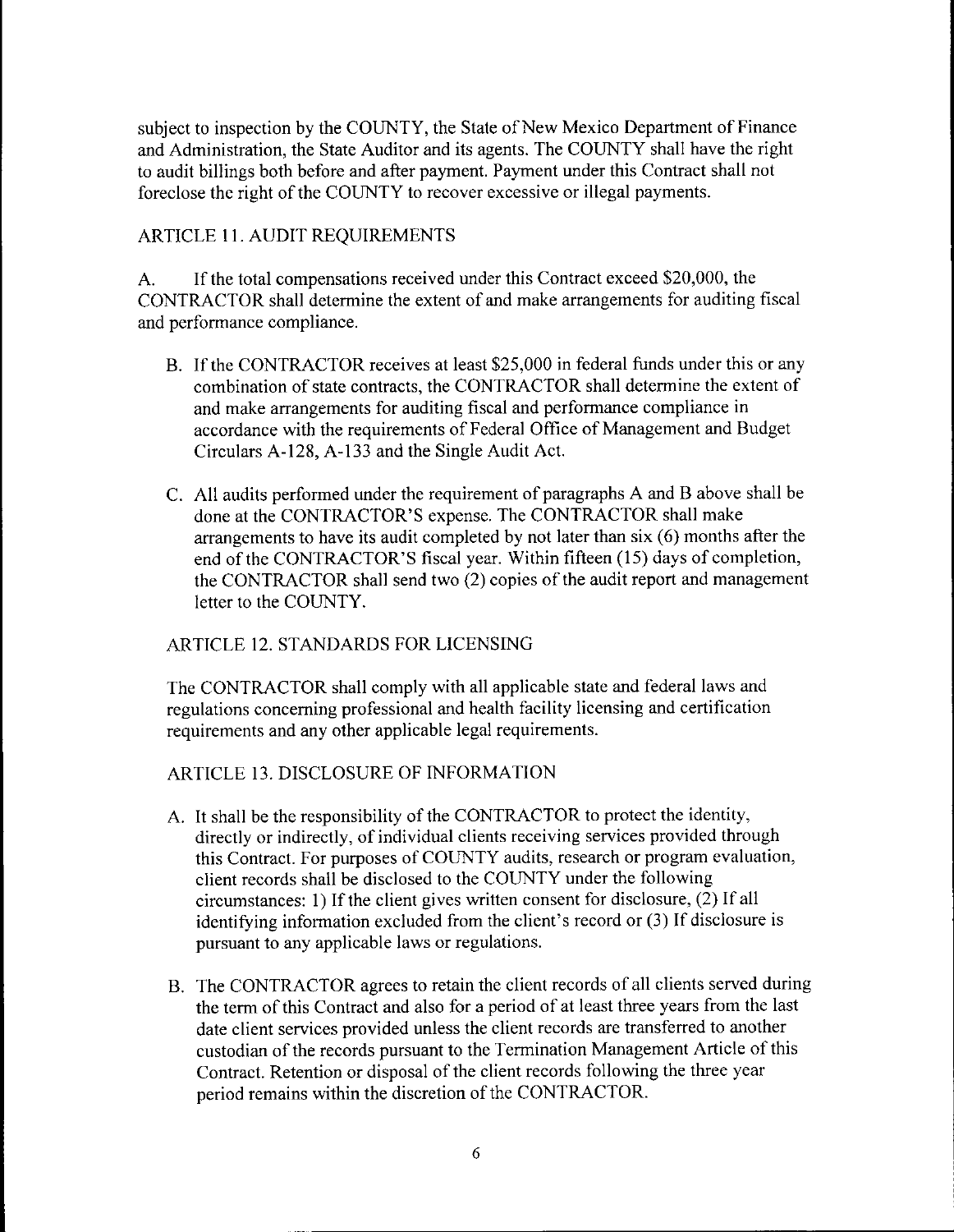#### ARTICLE 14. PROGRAM EVALUATIONS

- A. In order to monitor the performance of services and compliance with the provisions of this Contract by the CONTRACTOR, employees of the COUNTY and/or State and Federal agencies which have provided funds under this Contract or their duly authorized representatives, shall visit the offices of the CONTRACTOR when necessary to examine the CONTRACTOR'S operations and records. Client record shall be reviewed in accordance with the Disclosure of Information Article.
- B. Site visits shall be conducted by the COUNTY and follow-up site visits shall be conducted when appropriate. Advance notice of the annual site visit shall be provided by the COUNTY to the CONTRACTOR except when exigent circumstances exist. Follow-up site visits and other visits may be made by the COUNTY without advance notice to the CONTRACTOR.

#### ARTICLE 15. RELEASE

The CONTRACTOR, upon final payment of the amount due under this Contract, released the COUNTY, its officers and employees and the State of New Mexico from all liabilities, claims and obligations not assumed herein by the COUNTY or the State of New Mexico, unless the CONTRACTOR has express written authority to do so, and then only within the strict limits of that authority.

#### ARTICLE 16. IMDEMNIFICATION

The Contractor will indemnify and hold harmless the COUNTY, including payment of costs and attorney fees, against all claims, suits, liability or damages which may be brought, found or levied against the COUNTY as a result or arising out of the services and actions of CONTRACTOR under this contract.

#### ARTICLE 17. GENERAL AND PROFESSIONAL LIABILITY

As between the parties, each part will be responsible for liability arising from personal injury or damage to people or property occasioned by its agents or employees in the performance of this agreement, subject in all cases to the immunities and limitations of the New Mexico Tort Claims Act (Section 41-4-1, et seq. NMSA 1978).

#### ARTICLE 18. PRODUCT OF SERVICES COPYRIGHT

All materials developed or acquired by the CONTRACTOR under this Contract shall become the property of the State of New Mexico and shall be delivered to the COUNTY no later than the termination date of this Contract. Nothing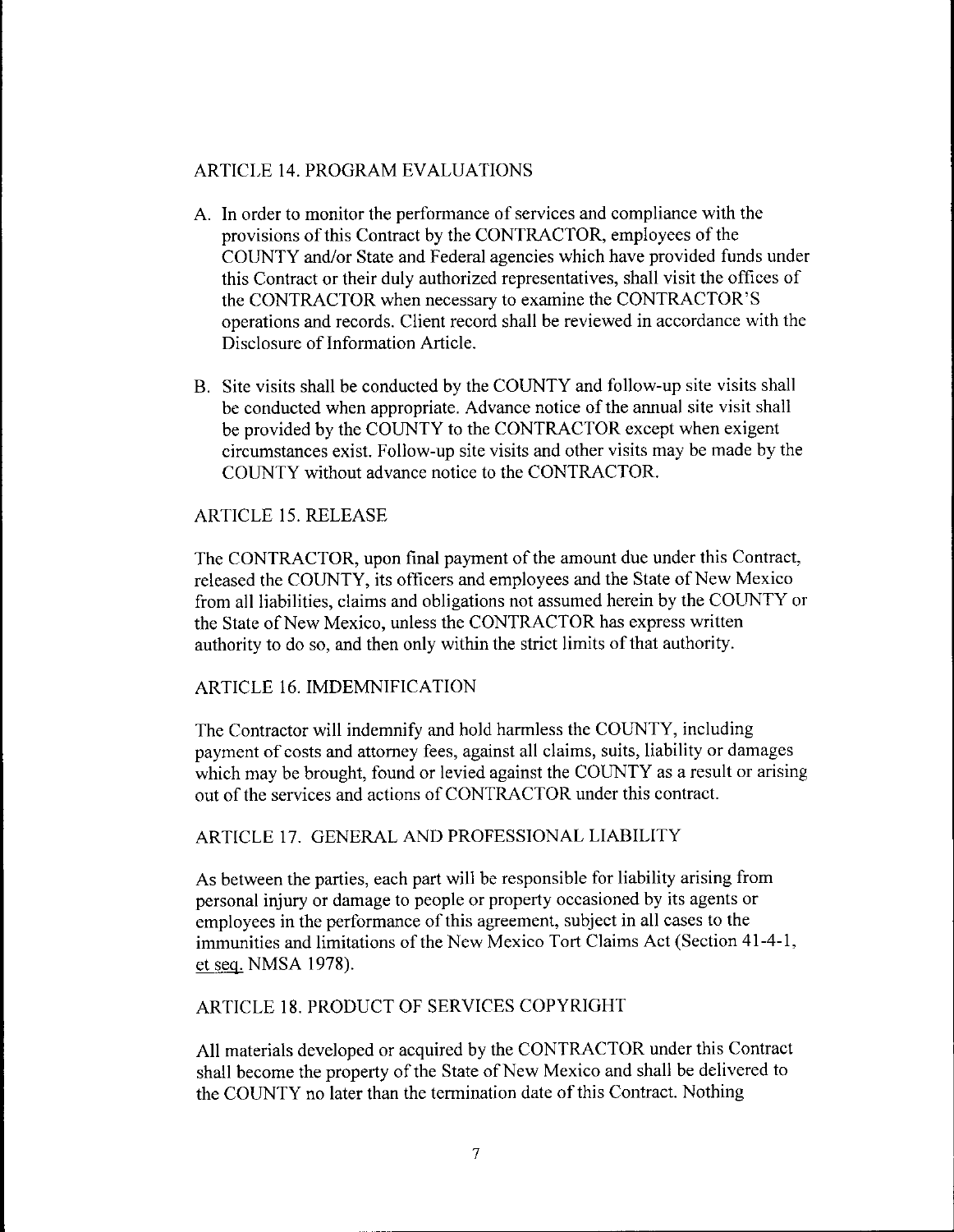produced in whole or in part, by the CONTRACTOR under the Agreement shall be the subject of an application for copyright or on behalf of the CONTRACTOR.

#### ARTICLE 19. CONFLICT OF INTEREST

The CONTRACTOR warrants that the presently has no interest and shall not acquire any interest, direct or indirect which would conflict in any manner or degree with the performance of services required under this Contract.

#### ARTICLE 20. AMENDMENT

This Contract shall not be altered, changed or amended except by instrument in writing executed by the parties hereto.

#### ARTICLE 21. SCOPE OF AGREEMENT

This Contract incorporates all the agreements, covenants and understanding between the parties hereto concerning the subject matter hereof and all such covenants, agreements and understandings have been merged into this written Contract. No prior agreement or understanding, verbal or otherwise, of the parties or their agents shall be valid or enforceable unless embodied in this Contract.

#### ARTICLE 22. APPLICABLE LAW

This agreement shall be governed by the laws of the State of New Mexico.

#### ARTICLE 23. APPROPRIATIONS

The performance of this CONTRACT is subject to the condition precedent that sufficient funds are appropriated, authorized, and allocated by the Legislature of the State of New Mexico and/or by the federal government. If sufficient appropriations, authorizations, are not made by the Legislature of the State of New Mexico and/or by the federal government, necessitating a decrease in the amount of CONTRACT funds available for expenditure by the COUNTY, this CONTRACT may be terminated or unilaterally amended to a lower amount of funds upon written notice by the COUNTY to the CONTRACTOR. If the COUNTY proposes a CONTRACT amendment to unilaterally reduce CONTRACT funding, the CONTRACTOR shall have the option to terminate the CONTRACT upon thirty (30) days written notice to the COUNTY, or renegotiate a reduced scope of service.

The decision of the COUNTY as to the amount of the CONTRACT funds available for expenditure from the appropriation and/or allocations shall be final and binding on the CONTRACTOR.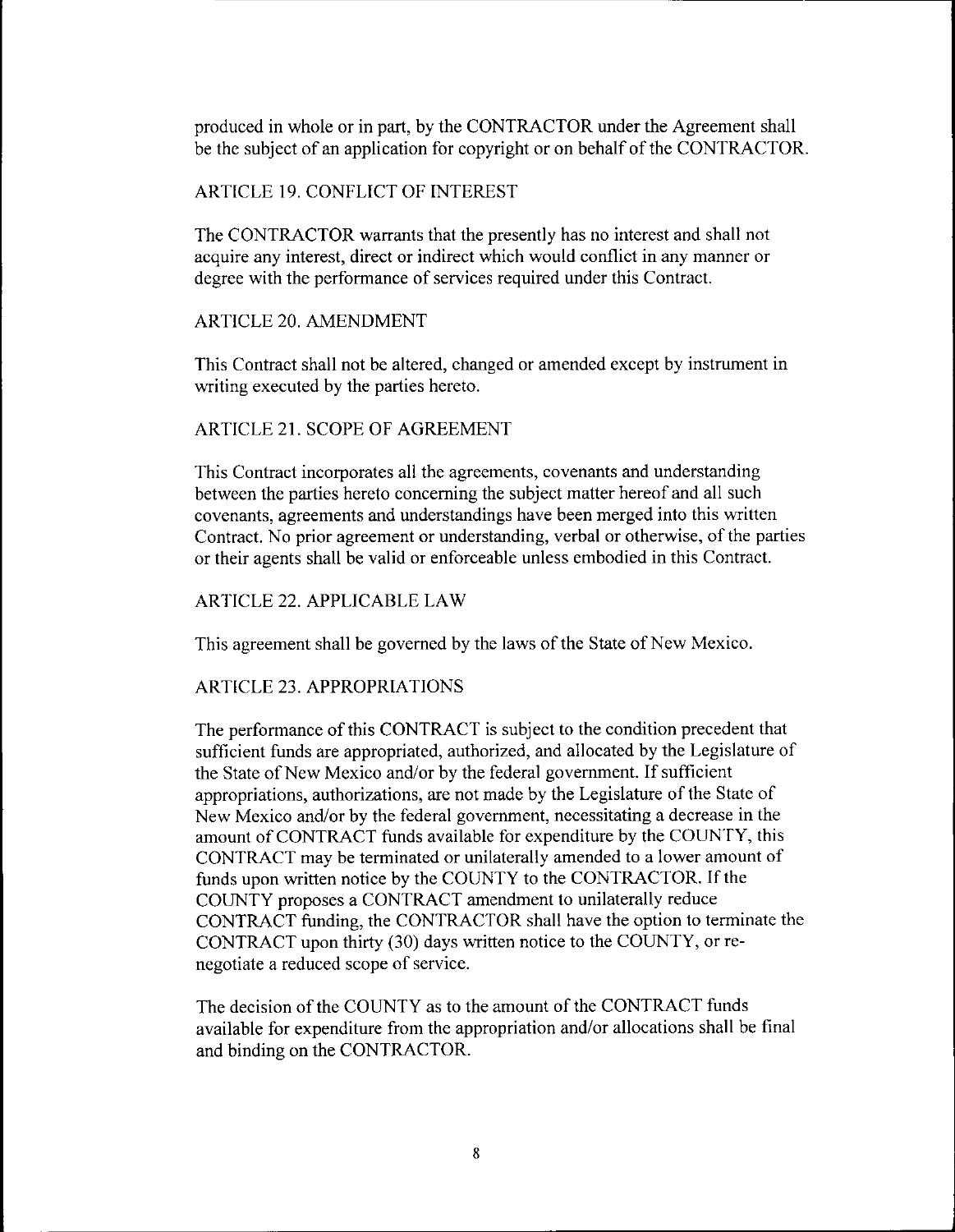#### ARTICLE 24. BONDING

Each person employed by the CONTRACTOR who handles funds under this Contract, including persons authorizing payment of such funds, shall be covered by the terms of a fidelity bond providing for indemnification of losses occasioned by (1) any fraudulent or dishonest act or acts committed by any of the CONTRACTOR'S employees, either alone or in collusion with others and (2) failure of the CONTRACTOR or any of its employees to perform faithfully his duties or to account properly for all monies and property received by virtue of this position of employment. This fidelity bond shall be in the amount of not less than Ten Thousand dollars (10,000.00).

#### ARTICLE 25. PROPERTY

Title to all property furnished by the COUNTY shall remain in the COUNTY. Title to all property acquired by the CONTRACTOR, including acquisition through lease-purchase Contract, for the cost of which the CONTRACTOR is to be reimbursed as a direct item of cost under the Contract shall immediately vest in the COUNTY upon delivery of such property to the CONTRACTOR. Title to other property, the costs of which is to be reimbursed to the CONTRACTOR, under this Contract, shall immediately vest in the COUNTY upon (1) issuance for use of such property in the performance of this Agreement or (2) use of such property in the performance of this Agreement or (3) reimbursement of the cost thereof by the COUNTY, whichever first occurs.

Title to the COUNTY property shall not be affected or lose its identity by reason of affixation to any realty or attachment at law.

The CONTRACTOR shall maintain a property inventory and administer a program of maintenance, repair and protection of COUNTY property so as to assure its full availability and usefulness for performance under this Contract.

In the event the CONTRACTOR is indemnified, reimbursed or otherwise compensated for any loss or destruction of, or damage to COUNTY property during the period of this Contract, it shall use the proceeds to repair or replace the COUNTY property.

#### ARTICLE 26. EQUAL EMPLOYMENT OPPORTUNITY

The CONTRACTOR hereby agrees to comply with the Civil Rights Act of 1964 (42 U.S.C.200d, et seq.), Title IX of the Education Amendments of 1972 (20 U.S.C. 1681, et seq.), Section 504 of the Rehabilitation Act of 1973 (29 U.S.C. 794 et seq.), Age Discrimination Act of 1975 (42 U.S.C. 6101, et seq.), the Americans with Disabilities Discrimination Act of 1975 (42 U.S.C. 12150 et seq.)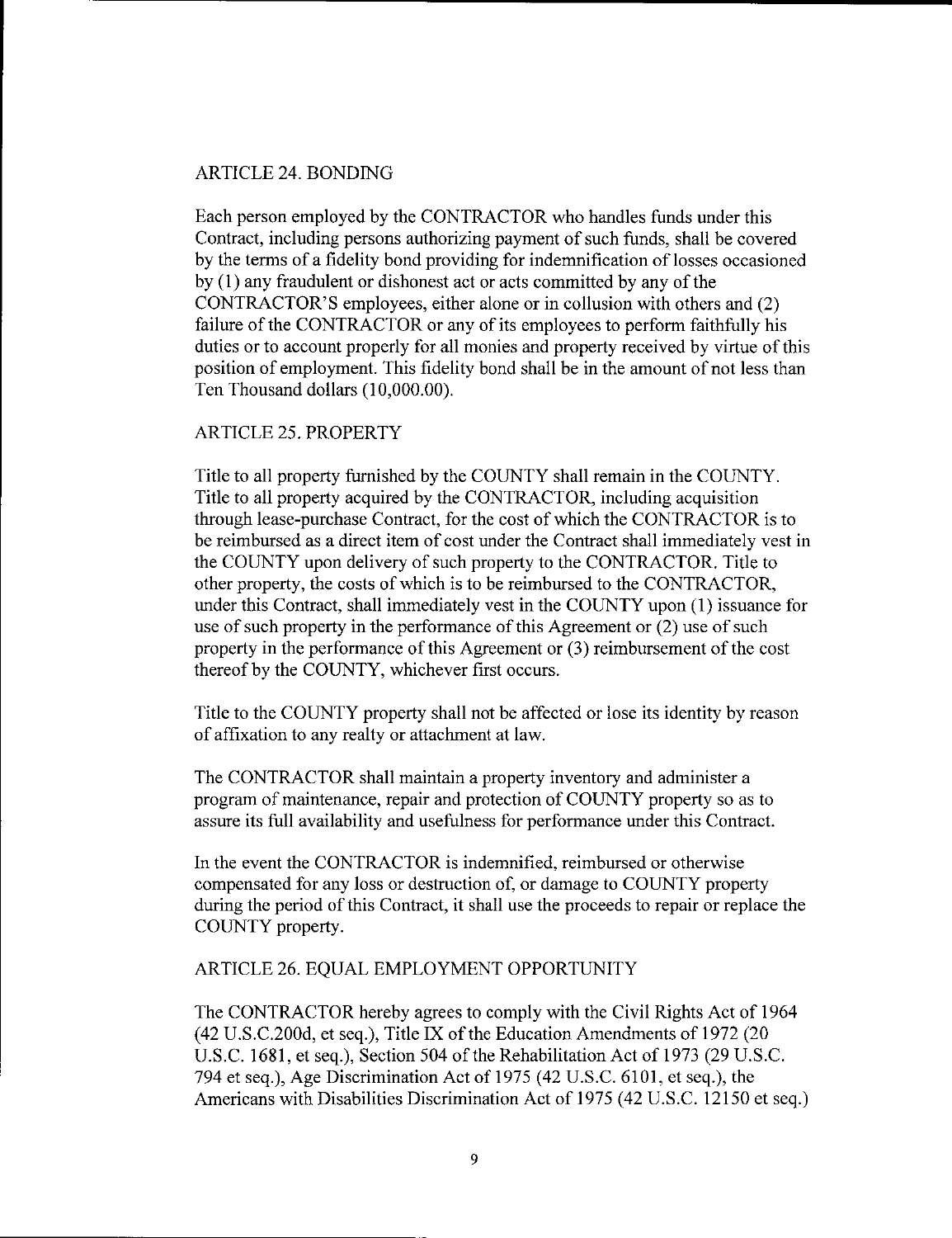and all other applicable federal and state laws and regulations. These laws and regulations prohibit discrimination on the grounds of race, color, national origin, sex, age, religion, sexual preference, medical condition, handicap or disability. The CONTRACTOR also agrees to comply with all relevant rules, regulations, and orders of the U.S. Secretary of Labor.

The agreement is binding on the CONTRACTOR, its successor, transfers, assignees and subcontractors as long as they receive funding or other assistance originating from the COUNTY or retain possession of any property belonging to the COUNTY.

#### ARTICLE 27. POLITICAL ACTIVITY

No funds hereunder shall be used for any partisan activity or to further the election or defeat of any candidate for public office.

#### ARTICLE 28. LOBBYING

The CONTRACTOR shall not use any funds received under this Contract for the purpose of hiring a lobbyist or lobbyists to engage in the lobbying on its behalf as defined in the Lobbyist Regulation Act, Section 2-11-1, et seq. NMSA I 978.

#### ARTICLE 29. PENALTIES

The Procurement Code Sections 13-1-28 to 13-1-199, NMSA 1978, imposes both criminal and civil penalties for violation of its provisions, New Mexico statues impose criminal penalties where bribes, gratuities or kickbacks have been solicited, given or received in contracts involving public money.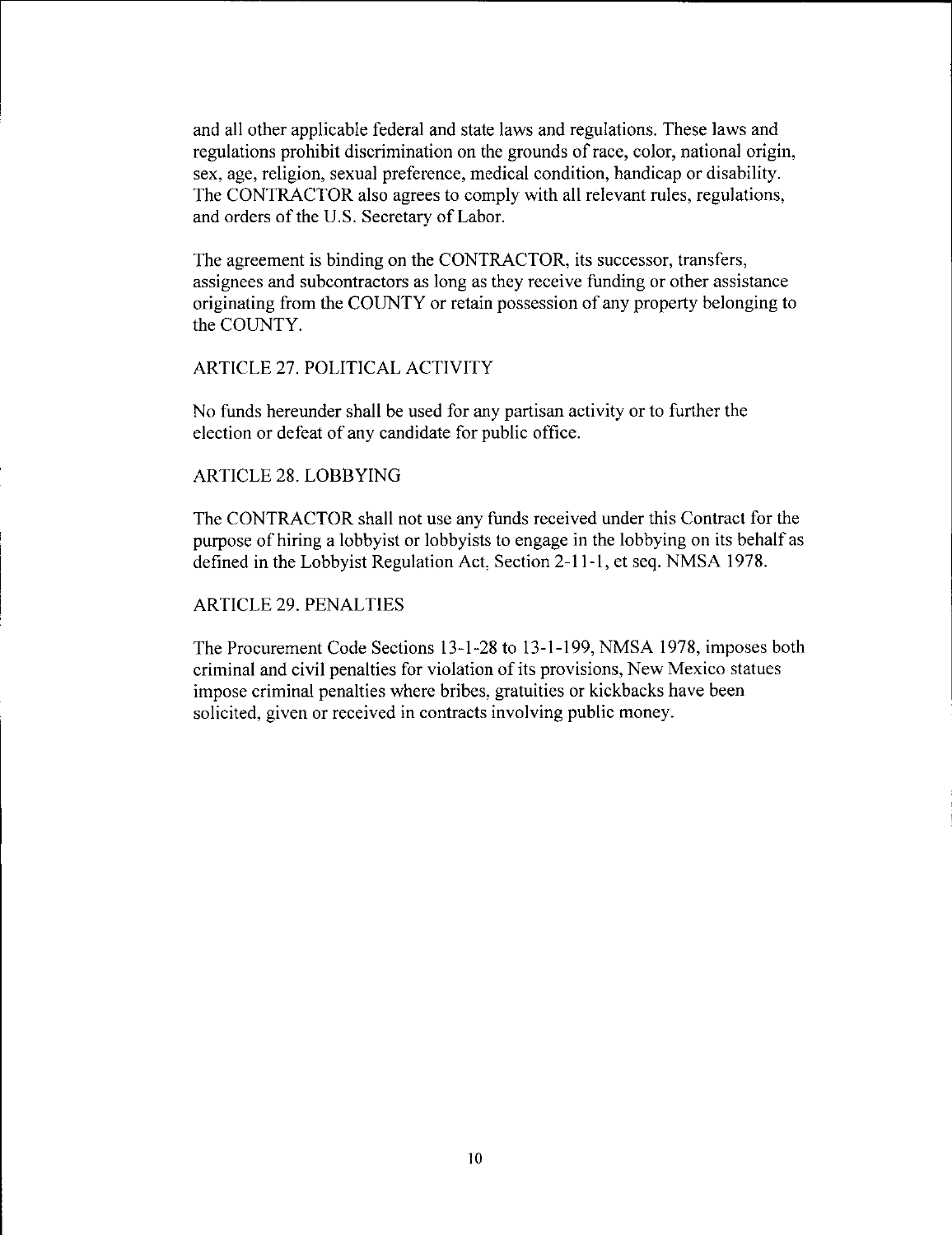SIGNED BY:

## BOARD OF COUNTY COMMISSIONERS, QUAY COUNTY, NEW MEXICO

 $9 - 11 - 17$ l un  $B<sub>1</sub>$ Date klin McCasland, Chairman

 $By:~\overbrace{\text{She Abwell}}$ 

Sue Dowell, Member

 $By:$ Mike Cherry, Member

Date

*7-11-11* 

Date

 $\mathbb{C}$  is  $\mathbb{R}$  if  $\mathbb{C}$  ,  $\mathbb{C}$ r-:-,',,.··· . ; *0~* . ·, *-:;,.\_;;\_* it,1 **y** ,, '~ .::::.) **i -n**  White, County Clerk ten

**9-t/-l?**  Date

#### **PRESBYTERIAN MEDICAL SERVICES:**

 $\frac{1}{2}$  By:  $\frac{1}{2}$  President President

Date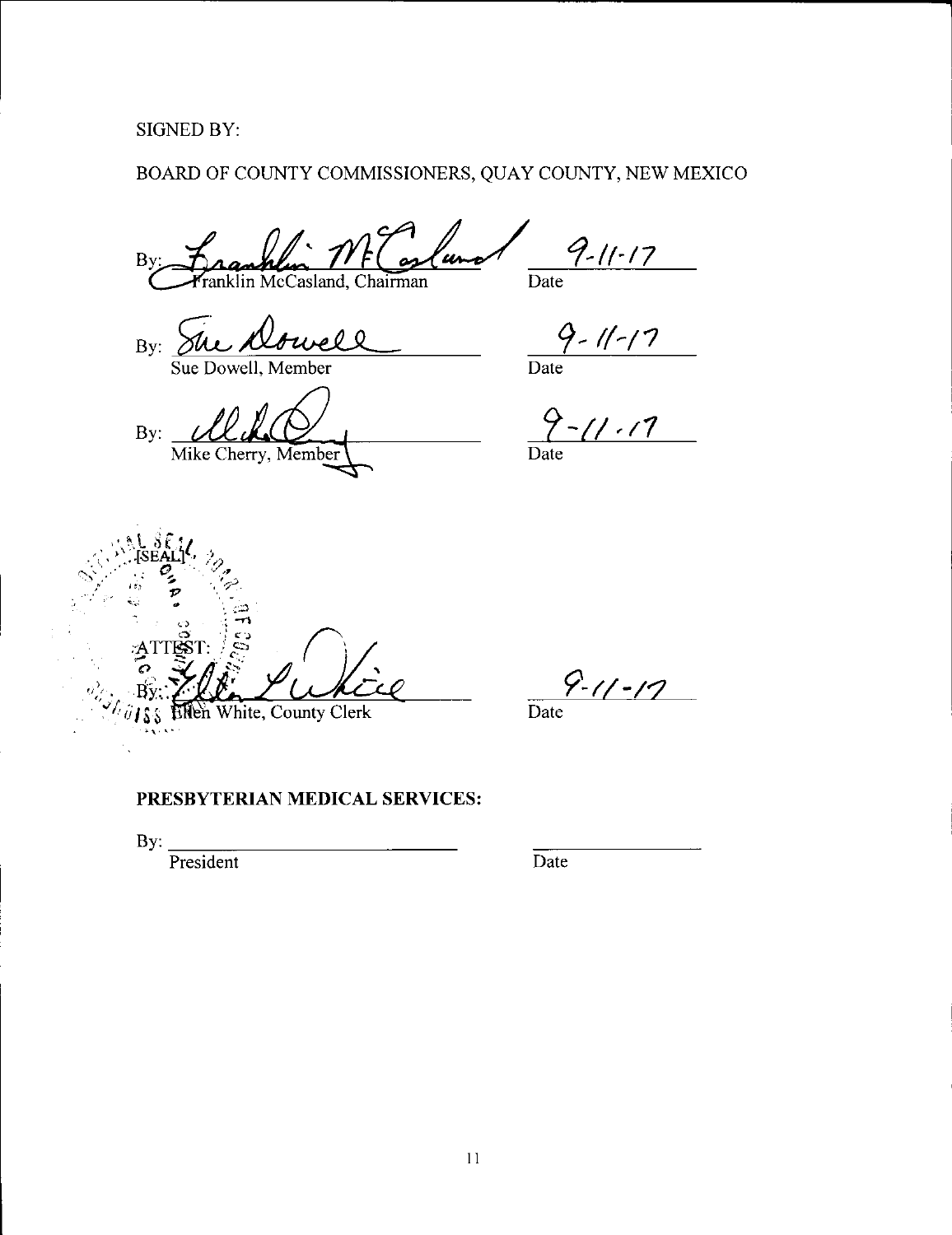#### Attachment I Budget

Total expenditures for this Contract shall not exceed \$87,200.00 and shall be only for the purpose of provision of primary health care services for the Tucumcari clinic and shall not include purchases of equipment or other capital items.

| <b>Baseline Reports</b><br><b>Health Outcome Measures</b> | \$9,500.00<br>\$8,400.00 |
|-----------------------------------------------------------|--------------------------|
| Monthly Operations and Services                           | \$5,775.00               |
| <b>Total Contract Amount</b>                              | \$87,200.00              |
|                                                           |                          |
| <b>Quay County Administrative Fees</b>                    | \$5,000.00               |
| <b>Total Grant RPHCA Funding</b>                          | \$92,200.00              |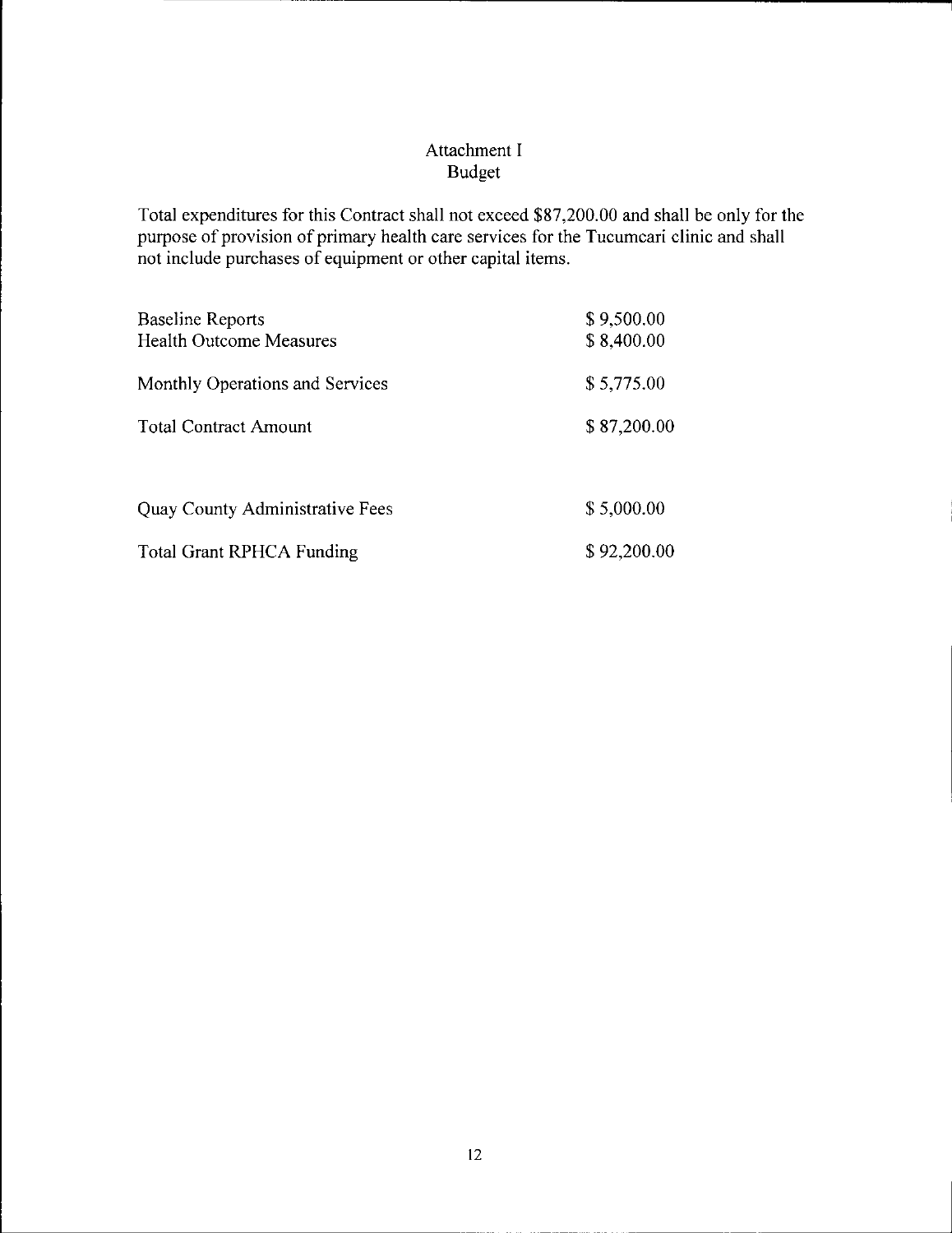# August 31, 2017 Quay County Sheriff's Office monthly report.

#### Calls for Service

| <b>Month Reported</b> | Count       |
|-----------------------|-------------|
| January               | 81          |
| February              | 98          |
| March                 | 102         |
| April                 | 82          |
| May                   | 69          |
| June                  | 68          |
| July                  | 84          |
| August                | $92 -$      |
| <b>September</b>      | 0           |
| October               | 0           |
| November              | $\mathbf 0$ |
| December              | 0           |

#### Civil Process

| <b>Month Received</b> | Count  |
|-----------------------|--------|
| January               | 87     |
| February              | 121    |
| March                 | 189    |
| <b>April</b>          | 124    |
| <b>May</b>            | 151    |
| June                  | 76     |
| July                  | 78     |
| August                | $76 -$ |
| <b>September</b>      | 0      |
| October               | 0      |
| November              | 0      |
| December              | 0      |

## Prisoner Transports

| <b>Month Reported</b> | Count       |
|-----------------------|-------------|
| January               | 17          |
| February              | 17          |
| March                 | 18          |
| April                 | 11          |
| May                   | 10          |
| June                  | 11          |
| July                  | 14          |
| August                | $15 -$      |
| <b>September</b>      | 0           |
| October               | 0           |
| November              | $\mathbf 0$ |
| <b>December</b>       | $\mathbf 0$ |



•